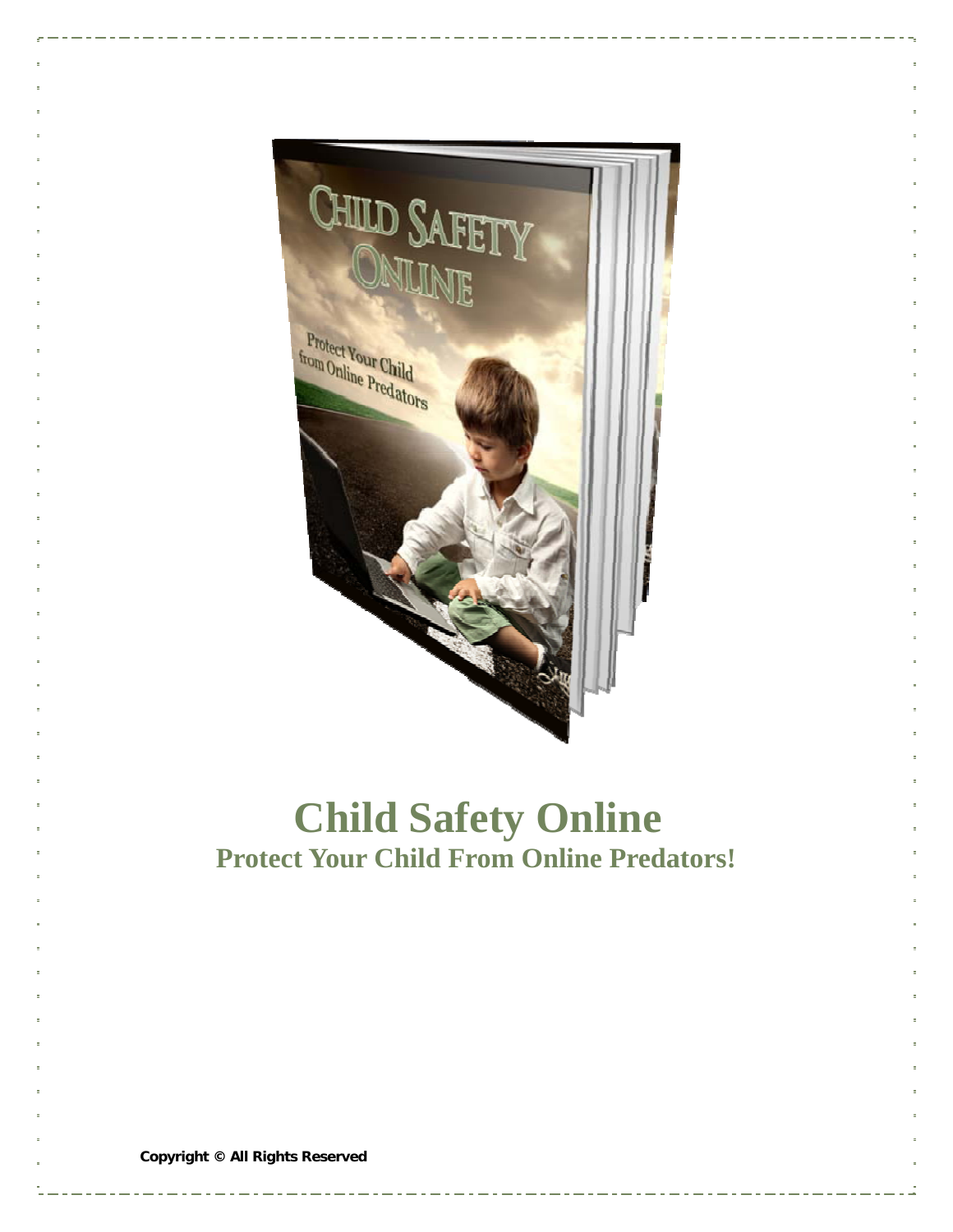#### **Legal Notice**

The author and publisher of this Ebook and the accompanying materials have used their best efforts in preparing this Ebook. The author and publisher make no representation or warranties with respect to the accuracy, applicability, fitness, or completeness of the contents of this Ebook. The information contained in this Ebook is strictly for educational purposes. Therefore, if you wish to apply ideas contained in this Ebook, you are taking full responsibility for your actions.

The author and publisher disclaim any warranties (express or implied), merchantability, or fitness for any particular purpose. The author and publisher shall in no event be held liable to any party for any direct, indirect, punitive, special, incidental or other consequential damages arising directly or indirectly from any use of this material, which is provided "as is", and without warranties.

As always, the advice of a competent legal, tax, accounting or other professional should be sought. The author and publisher do not warrant the performance, effectiveness or applicability of any sites listed or linked to in this Ebook. All links are for information purposes only and are not warranted for content, accuracy or any other implied or explicit purpose.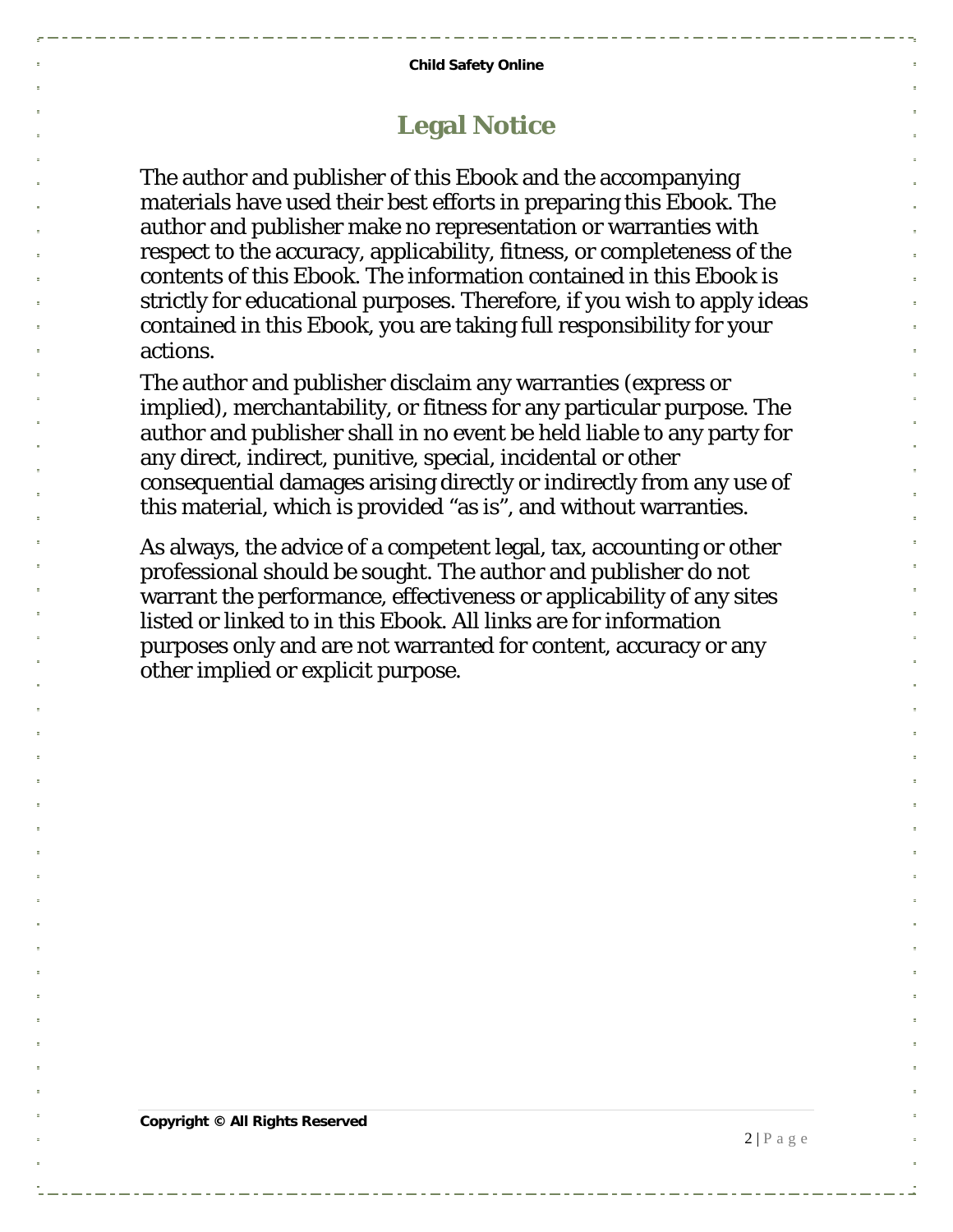#### **Child Safety Online**

 $\sim$  -  $\sim$ 

 $-$  -  $-$  -  $-$ 

. . . . . . . . . . . . . . .

#### **Table of Contents**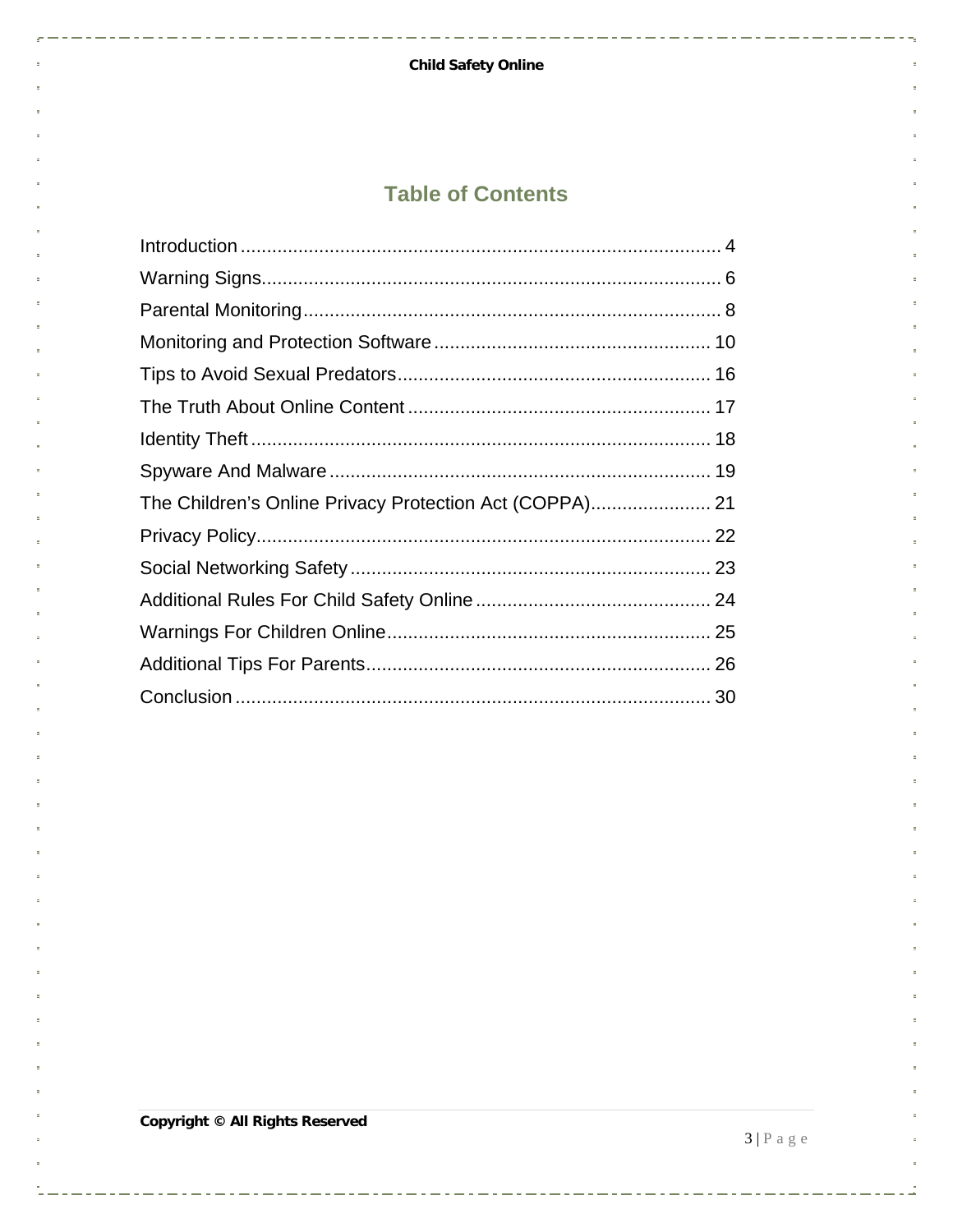#### <span id="page-3-0"></span>**Introduction**

As children get older, they'll want to know more. With the emergence of the internet, this is easier than parents think. All it takes is a few keystrokes and they've come to the website of their choice. Even with that, children find ways to get the information they need.

Being online exposes children to a new way of exploring things. Or they will access one of their favorite children's television websites and look at old episodes of their favorite shows. If it doesn't cost them much of anything, they will take advantage of what the internet has available.

Even though a child may land on a child-friendly website, some of them do have chat rooms. Who's to say that they would not try to access one of them? If they get lonely, they can look for new friends online. These are people they have never met before. Down the road, they start to feel comfortable talking to them.

Then once they get to know them, they seek out people who have their same interests. Little do some of these children know that they may be setting themselves up for trouble if they're not careful. The person on the other end seems to be interested in having a "friendship" as well.

This "friendship" gets so intense that the child starts pouring out their heart to them. They start to divulge their innermost thoughts and problems. They think that the person on the other end will be willing to help them.

What the person is really doing is trying to get a hook to take advantage of them. The child is then lured with promises of attention, giving and loving by way of the internet.

Then, once they think the child feels comfortable with them, they start to introduce them to content of a sexual nature. Being that most children are curious by nature, they seek to find out more.

So the person starts sending them sexually provocative images and talks to them in a sexually explicit manner. In essence they're being brainwashed to renounce their normal life as a child and start to grow up faster than they need to.

When the perpetrator feels that they want to move the relationship to another level, they'll trick the child into meeting them in person. Once that happens, the child is lured into staying with this person for an unspecified period of time. After that, the parents become hard pressed to get their child back.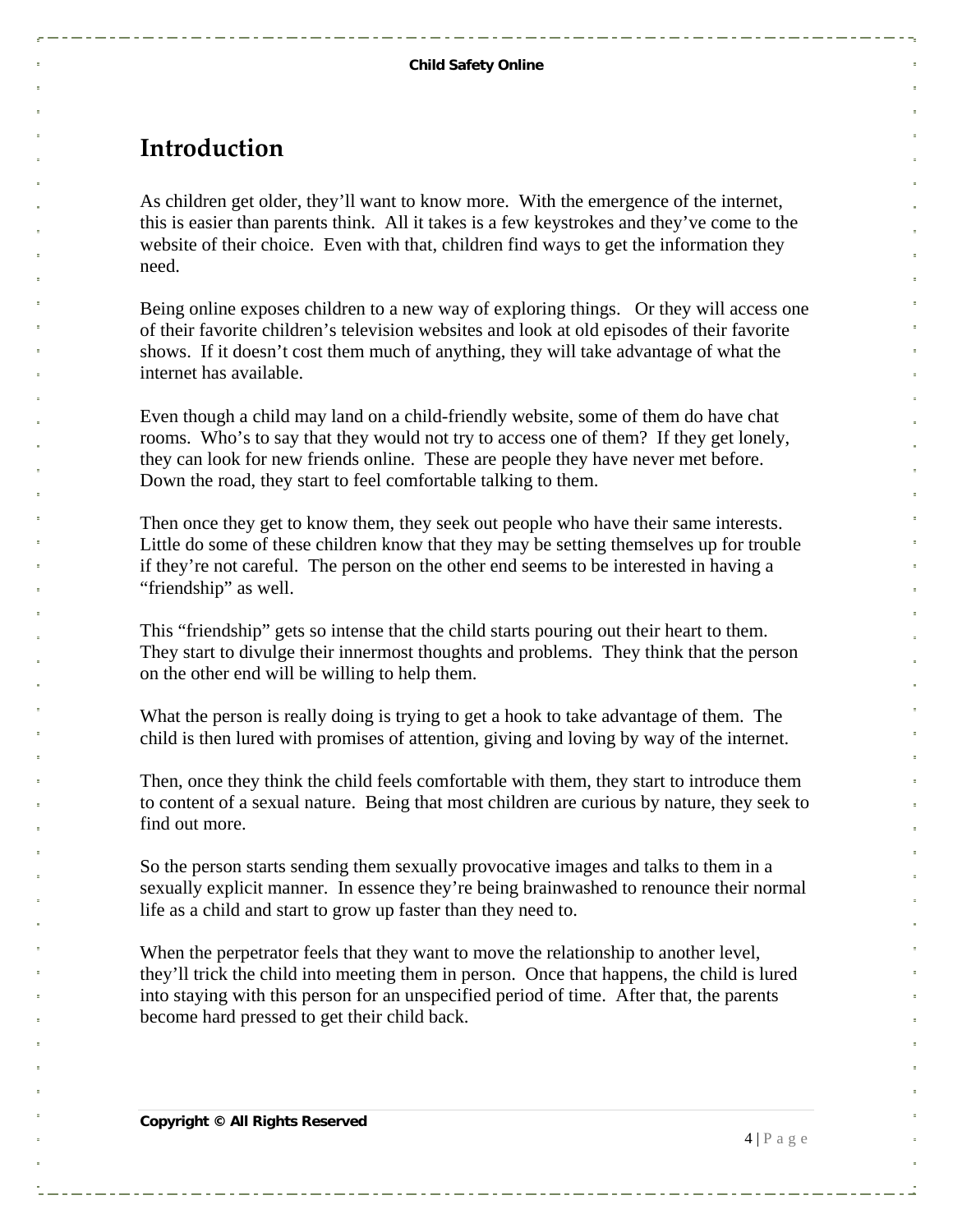#### **Child Safety Online**

The age of the sex offender isn't always an older person. Sometimes, the perpetrator can be a few years older than the child. No matter how old they are, if they can succeed in luring the child away from their home, then the parents have a problem.

Some of the perpetrators may not necessarily be child molesters per se, but they may still pose a danger to the child their trying to lure into their graces.

**Copyright © All Rights Reserved** 

 $5 | P \text{ a } g \text{ e}$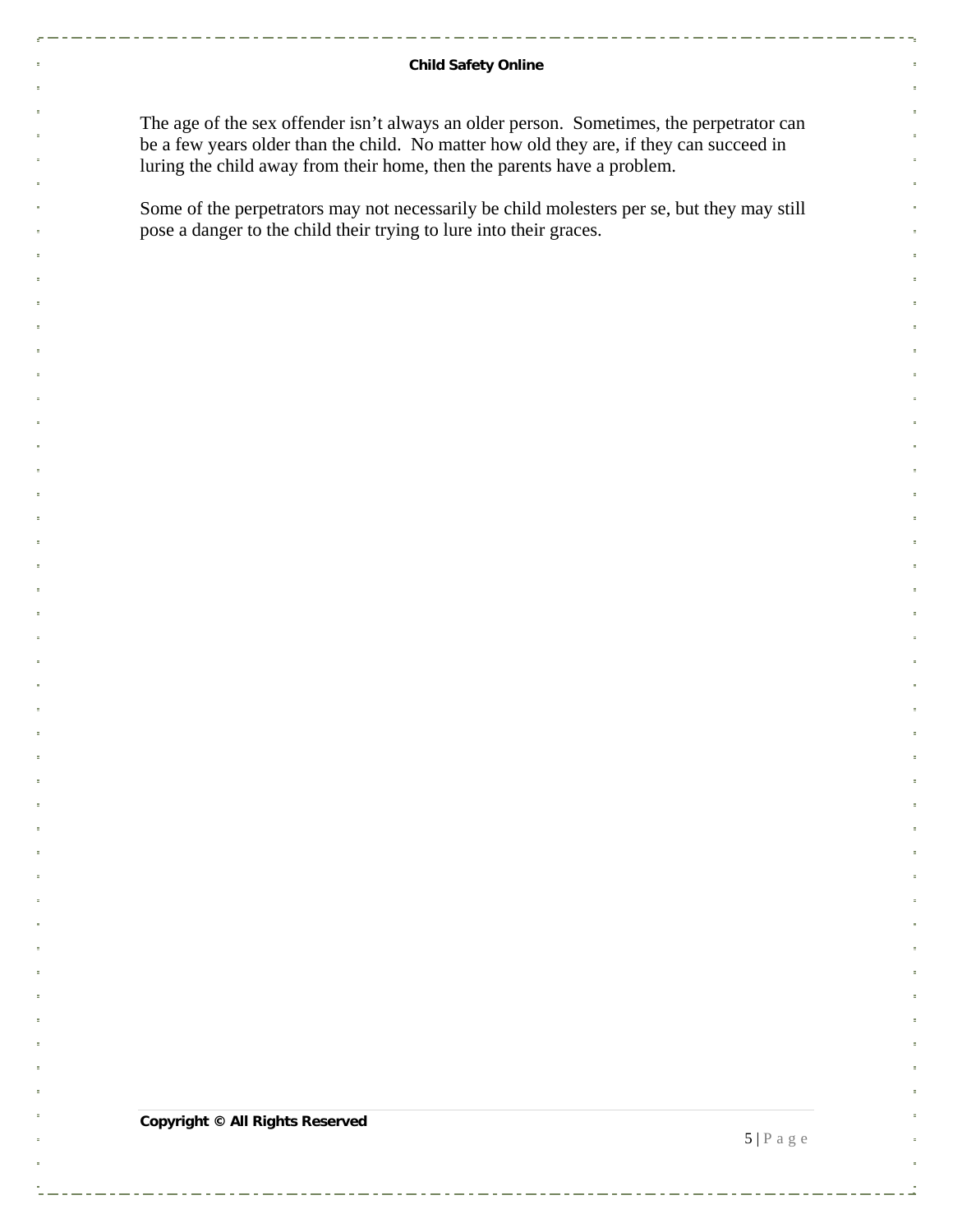### <span id="page-5-0"></span>**Warning Signs**

How do you know if your child is in danger of encountering a perpetrator? Here are some tell-tale signs you should spot:

- If your child starts to detach from the rest of the family. They don't eat at the dinner table or accompany the family on outings. They become detached from school and other activities they used to enjoy.
- The child doesn't talk to their family as much as they used to. When a sex offender or perpetrator tries to lure them away, they'll plant false images in the child's mind. The child in turn, creates a separation between themselves and their families.
- Your child is suddenly getting gifts from someone you've never met or heard of. This is another way the offender tries to separate the child from their family. The offender will send things that the child likes in order to get their attention.
- The offender will make it seem like they are the only ones the like the child and are looking out for their best interests. Some offenders will go as far as sending them a plane ticket to meet them.
- If you happen to come in the room and your child abruptly changes to another website or screen, there's a chance they may be looking at something that they're not supposed to look at. If they're looking at sexually charged content, they do not want you to see it. They don't want to suffer the consequences.
- In order to divert attention from their online account, you child will use someone else's account to access sexually charged content or connect with the sex offender. They'll either go to the library or a friend's place to do this.
- Phone calls for your child will increase and they won't be from their friends, either. It will be from people that parents have never heard of or met. Or, they can be long distance phone numbers that parents don't know about.

Some perpetrators talk with the children to get them sexually aroused. This way, they can get them in the mood to set up a date for a real sexual encounter.

- If parents find that their child spends a lot of time on the internet, this may be a problem. It could definitely surface as a problem if the child is online during the late evening hours when they should be sleeping.
- They'll also stay online during the weekends. They'll spend a lot of time in the chat rooms. If they are home alone after school, this is a perfect set up for the

**Copyright © All Rights Reserved** 

 $6 | P \text{ a } g \text{ e}$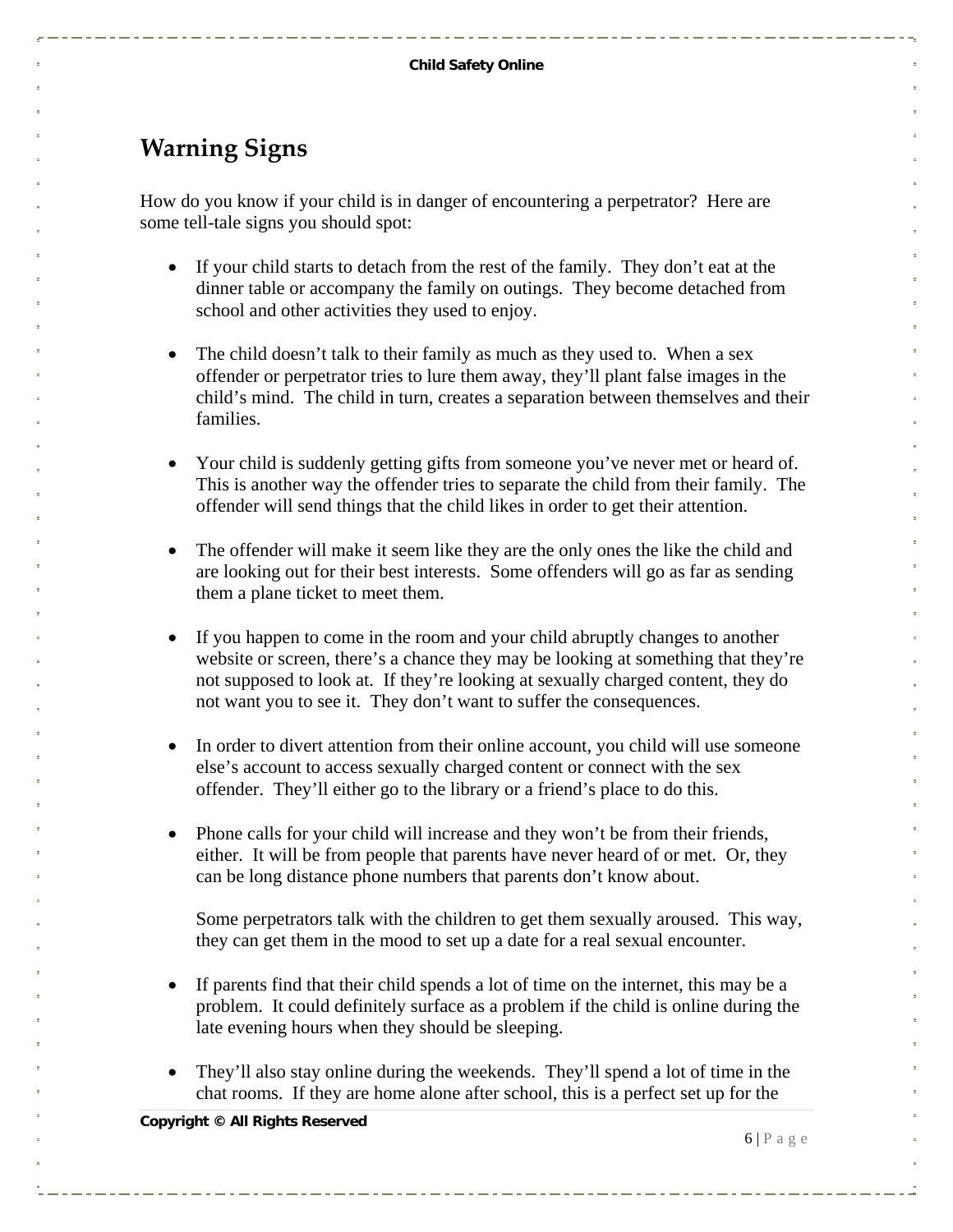perpetrator.

They will either have the child call them back or they'll get the child's phone number from the child themselves. Some perpetrators have even gone so far as to get a toll-free number so the parents would think that it might be a company calling. This way, they would be able to throw the parent off as to who is actually calling.

This is not good because there is no guidance or control during this time. While the parents are working, the child has their way and is in free reign of the computer.

If they're not focused on what they're supposed to be doing, they can easily get sidetracked with people trying to lure them for sexual encounters or they could get hooked on pornography at a young age.

In order to get their young victims to open up, sex offenders may send the child pornographic images. They try to instill in the child that those sexual relations between children and adults is natural. Parents should be cognizant of what is on the computer. A child may also copy the sexually explicit pictures on a disk to put away.

If parents have a suspicion that their child is headed for danger, there are some things they can do before it gets worse:

- Parents will eventually want to confront the child about their concerns. Let the child know that they care and that if the concerns are true, find way to turn the situation around.
- Parents should check what websites their child has had access to. If the parent finds any kind of sexually explicit information, this should be cause for alarm.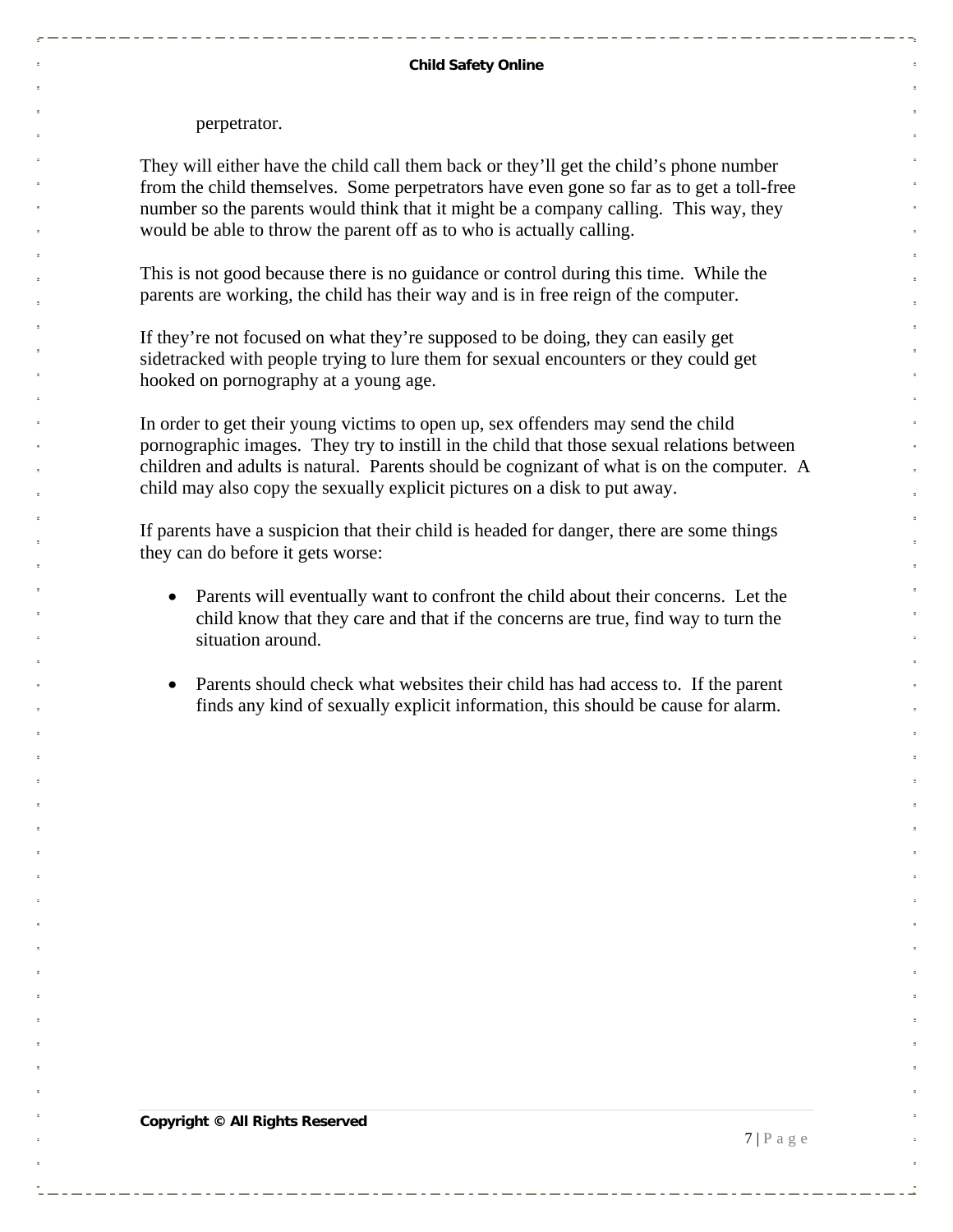#### <span id="page-7-0"></span>**Parental Monitoring**

Parents should not stop monitoring their child's website access after the initial findings. They should continue to monitor access on an ongoing basis. This would include any type of communications such as instant messaging and chat rooms.

Chat rooms have been the main source of where a child gets mixed up with a sexual predator. Parents should also keep a close eye on e-mail correspondence that your child gets. There can be e-mail messages that will hold a clue to what's going on with them.

Most parents have Caller ID with their phone system. Using Caller ID will let parents know who is calling them. If you suspect a sex offender calling there for the child, you can have the phone number blocked by your phone company. This can help to fight off the unwanted advances of a pervert.

If pornographic information is going to a child under 18, the perpetrator could be breaking the law if they know the child is under age. If this happens, parents should report it to your service provider. They can also report it to the perpetrator's service provider.

In addition to that, parents should notify their local and county law enforcement authorities. Some of them have special units that work specifically with these kinds of cases. Even with this, parents should still continue to watch their child's website activity.

When you do contact law enforcement, parents should make sure that the evidence is stored on the computer. They will want to see this to prove the parents' claim. Parents should also keep the computer turned off until further notice.

They should not make copies of any of the evidence on the computer. Law enforcement will probably want to take the computer and examine it themselves.

In addition to doing the above to protect their child, parents should also invest in child internet protection software. It can help filter and block out any sites that parents don't want your child to see.

There are certain types that can pick up everything that the child does on the internet, including surfing websites and participating in chat rooms. Parents can also record and make a copy of their child's chat room conversations.

It's unfortunate that children nowadays can't get online without some pervert trying to entice them. There are so many of them on these chat rooms, it's difficult to determine who is who. Parents will definitely want to play a more dominant role in protecting their child from these weirdoes.

**Copyright © All Rights Reserved** 

 $8 | P \text{ a } g \text{ e}$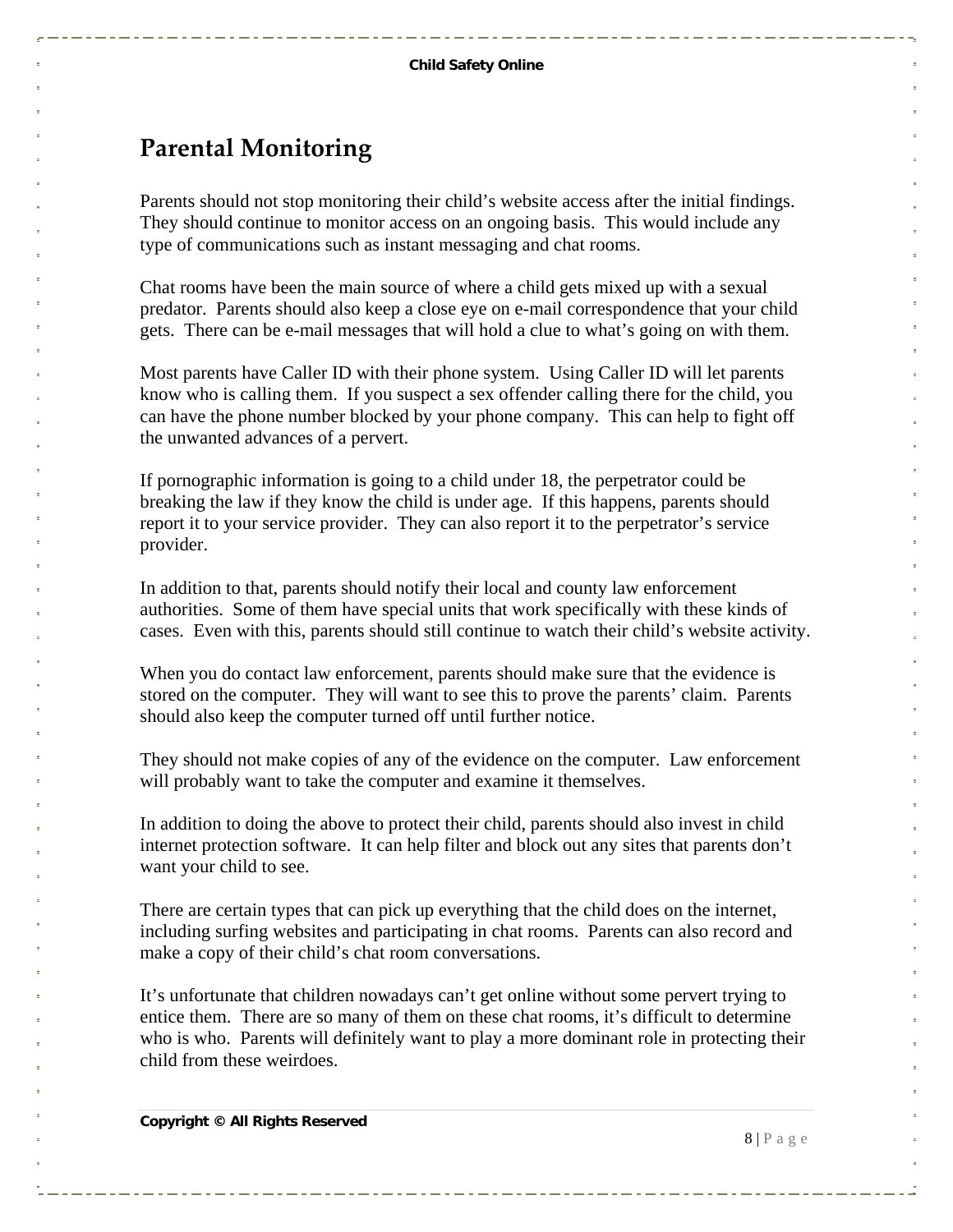There is too much going on with the internet for a parent not to want to take precautions and check their child's activities online.

Parents may feel guilty at first, but after they get involved, they start to feel better and more secure about what's going on. Parents want their child to be safe. The last thing they want to hear about is that their child is involved in something illegal or immoral.

Parental control software has helped many parents save their children from potential dangers and catastrophes. There have been reports of parents finding out that their child was involved in drugs or stealing.

Or that their child claimed to have a boyfriend or girlfriend online. Parents finding this out early on get a chance to intervene and prevent further trouble for their child.

There have also been reports that children have engaged in sexual relationships with adults two and three times older than them. Using the parental control software has been a godsend for many parents. This is why so many parents are now getting on the bandwagon and taking care of business with their child.

The parents know that it's their responsibility to keep their child safe. If it means snooping and spying on them, so be it. The child may be annoyed at first, but a while, they'll be grateful.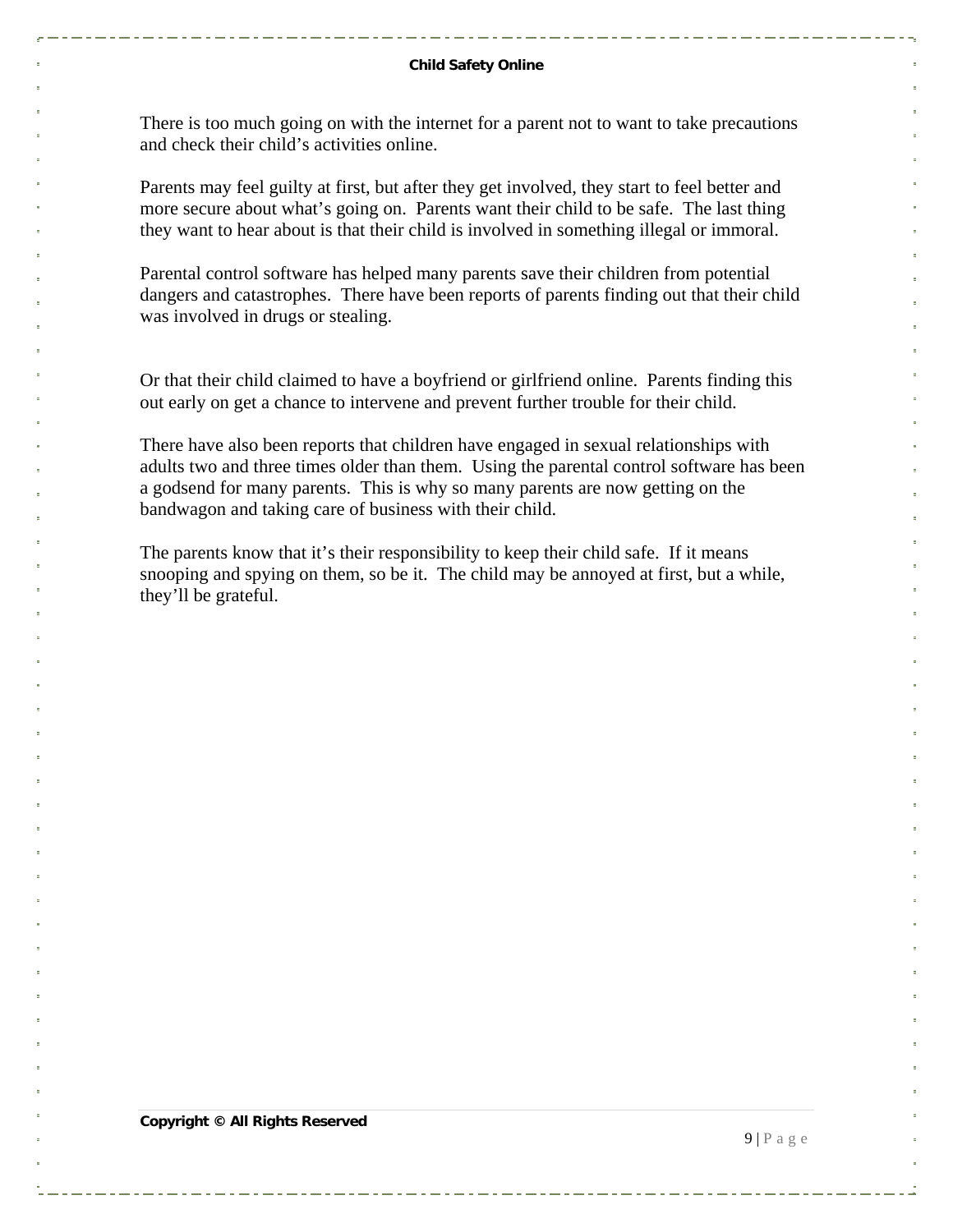#### <span id="page-9-0"></span>**Monitoring and Protection Software**

When you have something as serious as child internet safety, parents want nothing but the best internet protection software. However, it may not be an easy task to manage. There are many software programs that claim to be the best one for internet protection.

In order to determine the best one, parents may have to try out several different software programs to see which one suits them. They should go through each one carefully, then make a decision which one best suited their needs.

Some software programs offer a trial version from a few weeks to a month. This way, it helps parents to make a decision without having to buy right away. Even if parents are using a trial, it's good to have some type of internet protection software program installed.

There are some computers and some internet service providers that have internet protection software programs preinstalled. It's a matter of the parents activating it when they turn on the computer. These programs are automated to send updates when needed. It's important that the parents download the updates when they're announced.

Even when parents decide on a program, it's imperative that they keep the program updated. Parents can check for updates on their own, but it's usually not necessary as the updates automatically appear.

Regardless of what internet protection program parents use, it should be operating in the computer at all times.

Parents can use filtering software that protects their child from accessing websites that are not age appropriate. When choosing filtering software, parents should choose one that is easy to install and navigate.

A parent will want to weigh out the pros and cons of using filtering software. They would want to make sure that it will be useful enough for the entire family.

Here are the pros for selecting filtering software:

- The child will not be able to access unauthorized websites (i.e. adult-oriented, gambling, etc.)
- Keeps sexual predators and perverts away from the child.
- The child can get on the internet with out parents by their side. Even with that, parents should still keep an eye out for suspicious activity.

 $10 | P$  a g e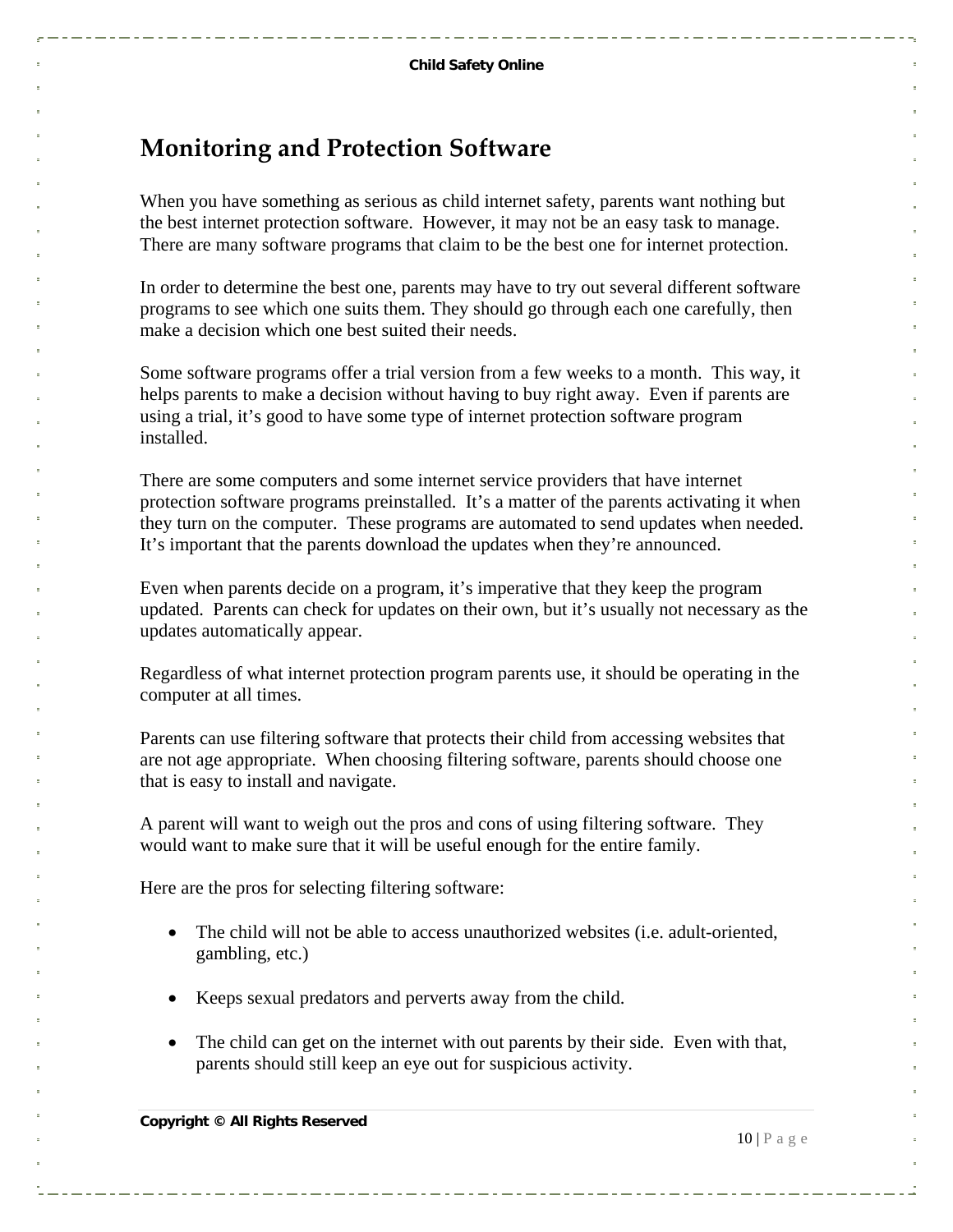Here are the cons for selecting filtering software:

- Even though filtering software does what it's supposed to do, it can filter out some legitimate sites also. The parents may have to override some of the websites.
- Parents may not feel like it's the real thing.
- If a child is technically inclined, they can find a loophole and go through the filters. Then they'll be able to access sites they have no business accessing.

There are other things about filtering software that parents should know about. All filtering software is created differently. Parents may want to check around before they decide on a final product. Here are some things parents should look for:

- Being able to set time limits. This is especially important for the child. They don't need to be surfing the internet all day and all night. They can be missing out on important stuff, like doing their homework or having dinner with the family.
- The computer and filtering software should be compatible with each other. The best way to find out is to read the requirements on the software package before buying.
- Whether or not they want user profiles. If they do, parents can create one for everybody in the family. Parents can decide how much the child can access.
- The filtering software should provide regular updates to your computer. This helps to keep the computer free of viruses, spyware and similar items.
- The filtering software should be able to provide parents with information they need to find out what they're children have been doing online.

The software will also have to be customized as a child gets older. What's good for a six year old may be out of reach for a twelve year old and vice versa.

Firewall protection is used to block specific websites that you don't want people to get access to. These websites can be in a number of different categories. The most popular ones are adult-oriented and related sites.

Parents that have children who surf the internet need to have some type of firewall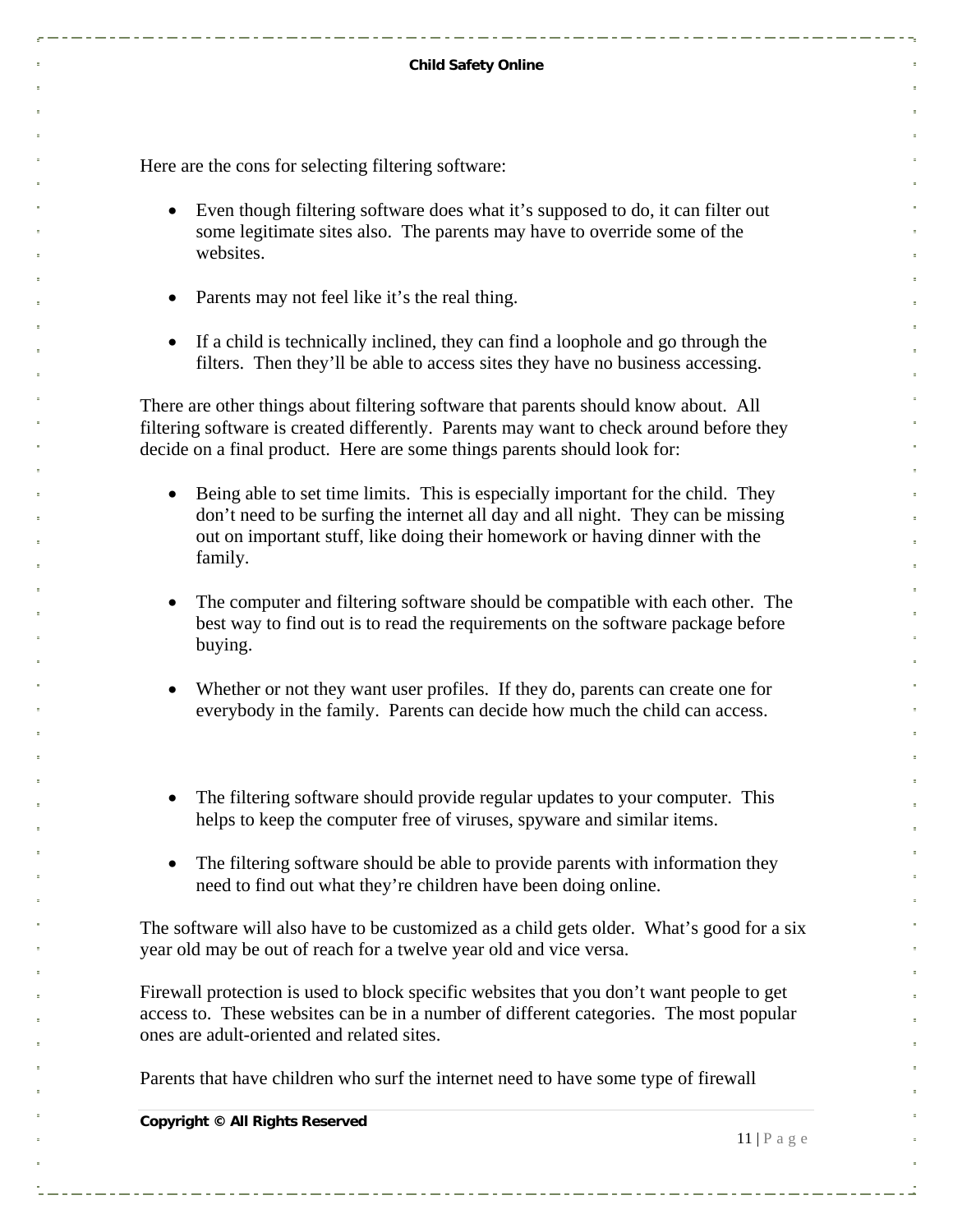protection on their computer. The thought of a child gaining access to a website that is harmful for them can be frightening.

There are different types of firewall protection. Parents have to choose the one that is best for them and their child. If parents have a computer with Microsoft XP, the firewall protection comes with the operating program.

However, just having this may not be enough for some parents. Some of them may want something that has more features and can do more functions. One of the best kinds to get is one that can block websites on both ends.

This means the firewall should be able to block certain sites trying to get access. It should also check out certain sites that have been accessed.

Whether the parents want firewall protection software that is software-based or hardwarebased is up to them. All firewall protection software is made different, and what may work for one parent, may not be suitable for another parent.

If the parents do choose the hardware route, they can get a wireless router that will have a firewall already installed. The parents have to know whether or not this type of hardware with the firewall protection will be adequate enough for them. If the parents find out that it's not enough, they may have to add additional software for extra security.

However, for the most part, firewall protection made from hardware won't be needed. The hardware costs more and if you're not somewhat technically inclined, you may get frustrated trying to install it. When it comes to getting updates for hardware based firewall protection, they're not as easy to access as software based updates.

For parents, software based firewall protection would be their best bet. It only takes a few minutes to install and doesn't cost as much as hardware based firewall protection. It is also easy to install and the computer will receive automatic updates.

Depending on the parents' needs, they may want to go with a single firewall protection product or a combination software product that includes firewall protection.

The parents will have to figure out exactly what they need to monitor their children's access on the internet. Whether or not it is a single product or a combination product, the important thing is to have the firewall protection installed on the computer.

Cybersitter is a great internet filter to use for your children, whether they are pre-teen or teenagers. The software is parent-friendly and has simple installation. It takes less than 60 seconds to install the software.

The software works by limiting internet access to questionable and adult-oriented websites that may pose harm to children. Cybersitter also allows parents to see what sites their children have visited.

**Copyright © All Rights Reserved** 

 $12 | P \text{ a } g \text{ e}$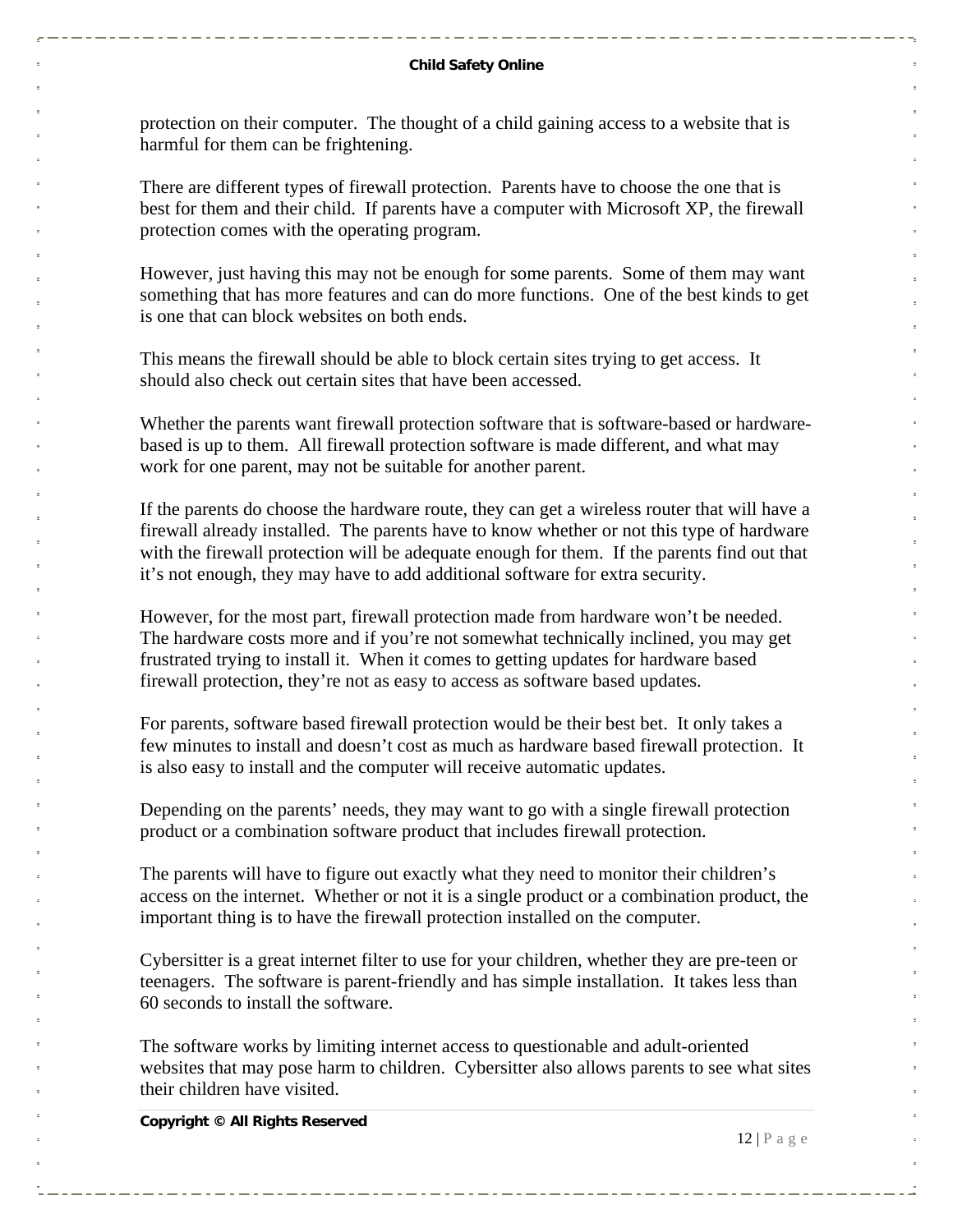In addition to that, the software provides over 35 subjects that can be filtered. The areas that parents filter out can be updated automatically. There may be times where there are sites that are filtered out accidentally. Parents can override websites that they feel don't need to be filtered out by the software.

If you child participates in a chat room, adults are allowed to get copies of the conversations. They can get copies from the child's end and the person to whom they're speaking with. This can be done by using MSN, Yahoo or AOL Messenger.

With Cybersitter, the parents can determine how much time their children spend on the internet. They can also receive reports via e-mail to let them know which sites their children accessed and if they accessed any chat rooms.

Only people who are authorized to use the software will know it's there. They will be the only ones that can change the settings, if need be. Parents can use a remote control to install more than one copy of the software. There is one flat fee and free filter file updates are included.

SnoopStick is software used to monitor your child's internet access. Parents can do this from anywhere they have an internet connection and a computer, whether it's a desktop or laptop.

The device is made like a flash drive, and it works by inserting it into an available USB drive on the computer you want to monitor. There is a setup installation and the process takes about one minute to complete. This installation contains the secret monitoring used to check on the children's computer. The device can be removed after installation.

The software takes note of all accessed sites, records all conversations, notes all e-mail addresses for correspondence, and it savvy enough for screenshots. The SnoopStick is then inserted in a computer of the parent's choice. After everything is set up, it will start compiling the reports they need.

SnoopStick allows parents to look at their children's activity in real time. They can also download the activity logs for any specified period. There is a camera icon that will allow parents to take a snapshot of any webpage their children have accessed.

If parents decide to let your children know that they're monitoring their internet access, they can do it in a way that will get their attention. Just like people use pop ups to get people to sign up for their newsletter, parents can use pop ups to let their children know that they're being watched.

If they're not doing what they're supposed to be doing on the computer, parents will let them know with the pop up. This innovative idea would be a good way to let their children know that they're being watched and that they can't get away with sneaking around.

**Copyright © All Rights Reserved** 

 $13 | P \text{ a } g \text{ e}$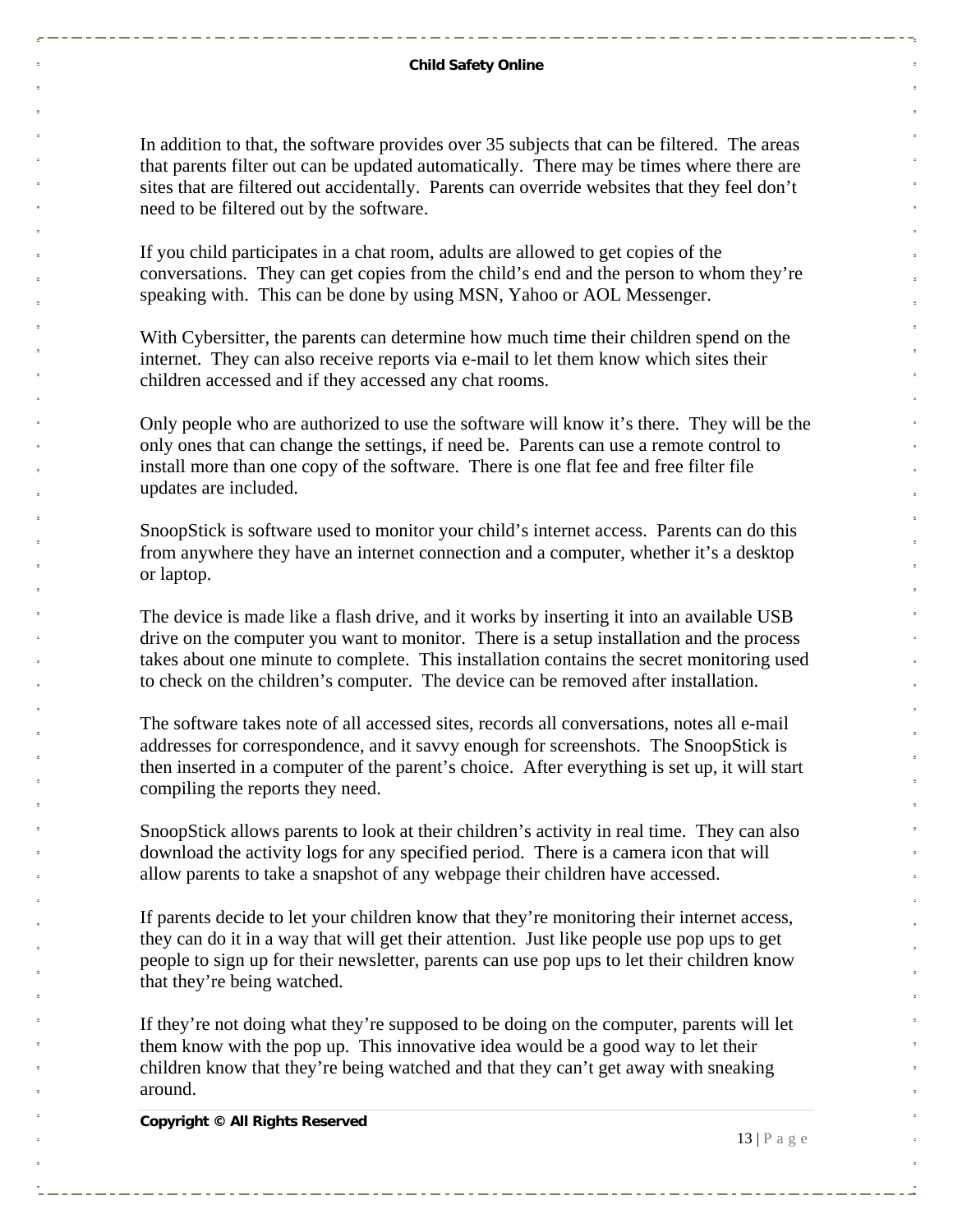#### **Child Safety Online**

Parents also have the authority to shut off internet access to their children. They can also log off anyone and completely shut down the computer. Their children will think something is wrong with the computer when in reality, the parents have put the access in their control.

With the popular emergence of social networking, SnoopStick is designed to deny access to any social networking sites that parents choose. There are also games that parents may not want their children to play. Those can be blocked as well.

The best child internet protection software should be in line with the child's age and the needs of the parent. Prior to buying, they should discuss their plans with their child. Once their child knows what's going on, they may start to feel comfortable about coming to their parents with any concerns.

Parents hear the horror stories of children that get caught up online with sexual predators. To ensure that they don't go through the same thing, they look to monitor their child's online activity closely. However, is this considered spying on your children? Your children may think so.

In order for them to have the parents' trust, the parents should lay down guidelines to be followed by the child. They should also let them know that they will be monitoring their online access on a consistent basis.

This can help to bridge the communication and trust gap between parents and their child. The child may not be as inclined to surf for an adult-themed website.

If parents want to find out what their child has surfed for online and don't wand to spend any money just yet on a software program, there is a simple way where they can snoop on your child with Internet Explorer.

Parents can check the browser to find out what sites their child has visited.

- Go to the View section.
- Then go to Explorer Bar.
- After that choose History and the day you want to look at.
- Then click the page you want to look at.

This is the simplest way to find out what your child has been surfing for online and it doesn't cost you a dime.

Parents can also use Internet Explorer to block access to some websites.

**Copyright © All Rights Reserved** 

 $14 | P \text{ a g e}$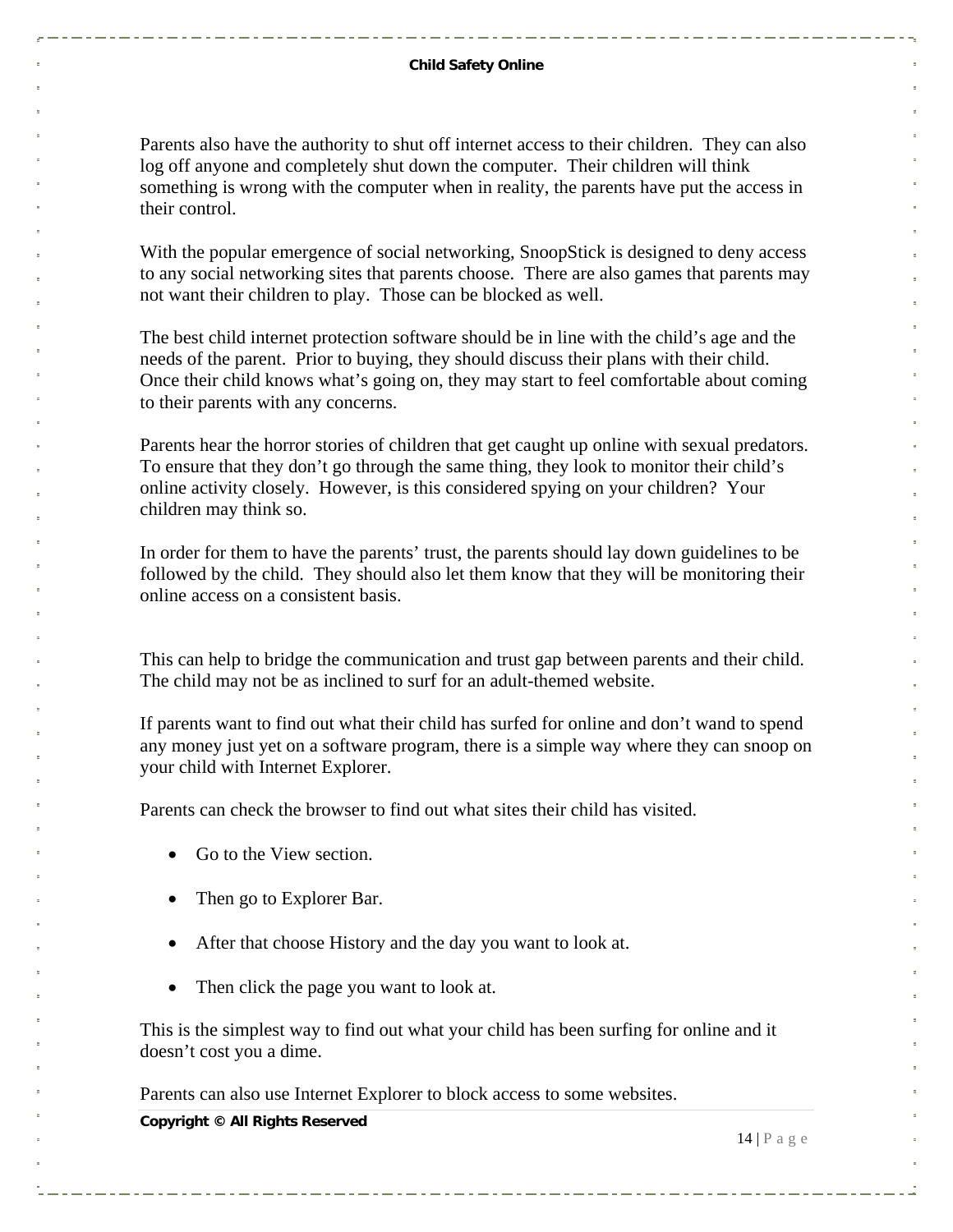#### **Child Safety Online**

- Using the Tools section on the browser, go to Internet Options.
- Click the Content tab.
- Within the Content Advisor section, go to Enable.

This will open up the Content Advisor. Now parents can make their selections.

- In the Ratings tab section, parents can select the level that they want for language, nudity, sex and violence.
- In the Approved Sites tab, parents can select sites that block sites that they don't want their child to look at.
- In the General tab, you can permit or forbid your child to look at unrated sites.
- A Password should be created. For an older child, if they try to access a site that is blocked, they can get access with the password. The parents have the say-so as to whether or not they will allow their child to access the site.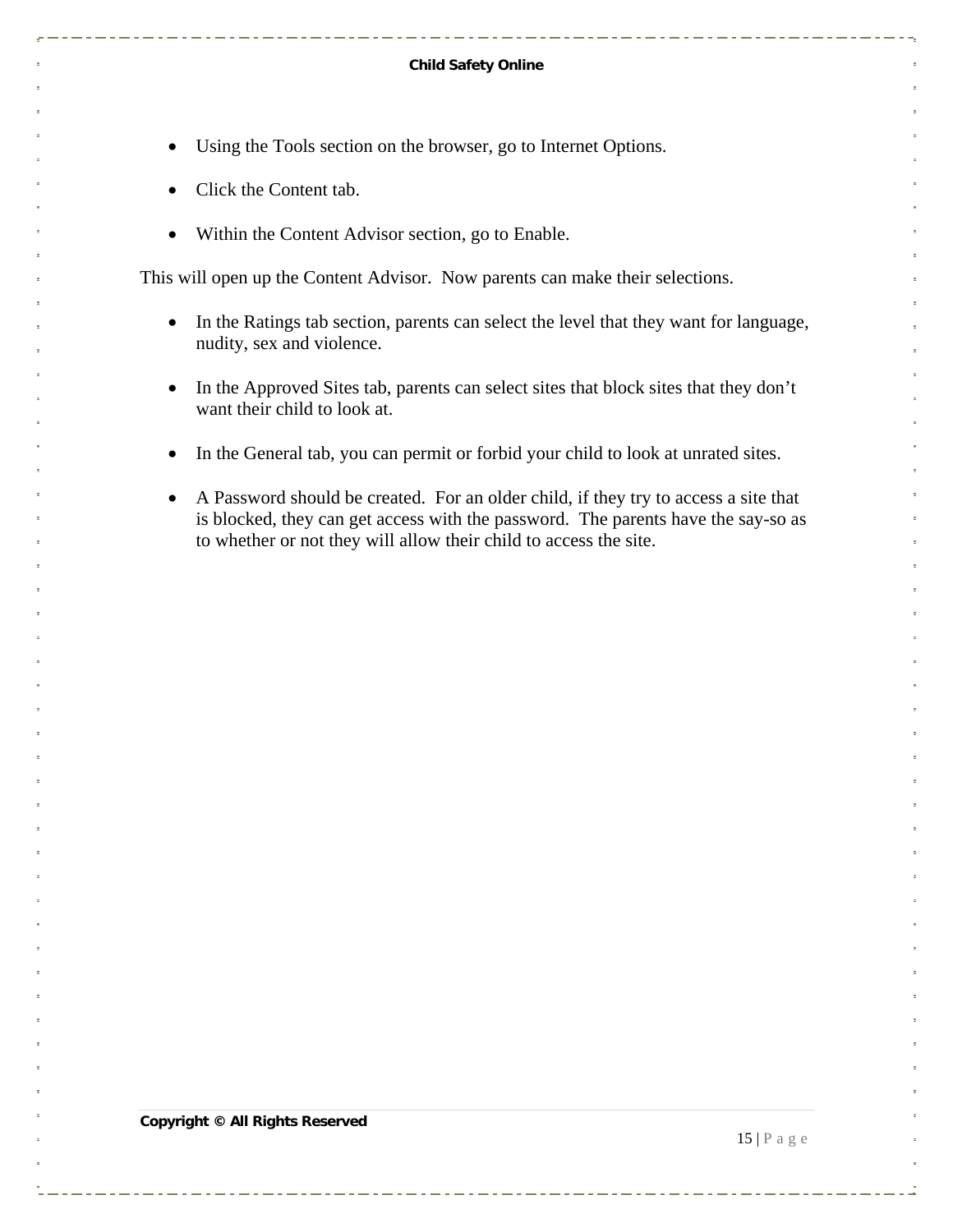. . . . . . . . . . . . . . .

## <span id="page-15-0"></span>**Tips to Avoid Sexual Predators**

There are other things parents can do to lessen the chances of sexual predators targeting their child:

- Parents need to take time to get online with their child. Parents should allow them to show them which websites they access on a regular basis.
- In order to find out what's going on, parents must talk to their child. They should let their child know that monitoring of websites is for their best interests.
- It is not advisable to allow your child to have a computer in their bedroom. The computer should be kept in the living room, where everyone will have access to it.
- If the parents can see it, there is less chance that the child will attempt to access those adult-oriented sites or chat rooms.
- Make sure that your internet service provider has controls in place to block certain websites.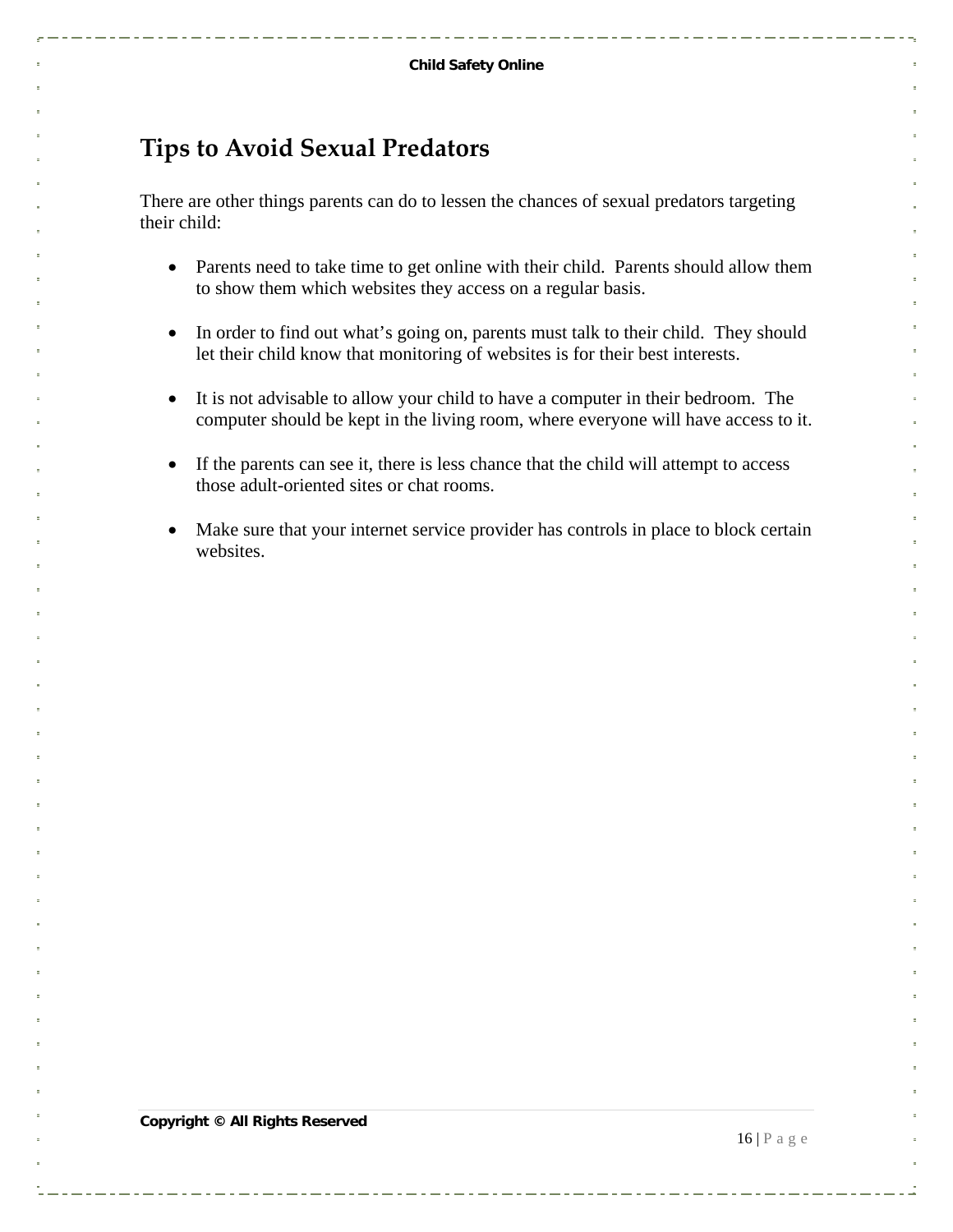#### <span id="page-16-0"></span>**The Truth About Online Content**

Parents should activate privacy settings on the computer for restricted access and posting on your child's website. They should check with the individual social networking site. Explain to your child what you're doing and why you're doing it.

The child should be informed that when they post information online for everyone to see, that it can't be retracted. Even if it's not true, the information can be passed around and of course, people will form their own opinions about it.

There are other things that parents need to talk with their child regarding online safety. In addition to warning them about predators and talking about sexually explicit content online, they should also talk to their child about bullying.

Bullying can be festered in different formats online. Other children will spread nasty rumors or send messages to scare the child. They should not want to be an instigator as well as a victim. If this is not handled quickly and properly, the consequences can be devastating for the person being bullied.

If the child has any inkling that something is not right, they need to advise the parents as soon as possible. Anything that is out of place can be reported to local authorities. They will determine if it's something the parents can do or if it's something that needs to be bound over to them.

Parents need to make sure they understand the privacy policies of the websites your child is visiting. It should explain in detail what the website will do with the child's submitted information. Parents have the right to know they can review the information and have it removed it if they choose to.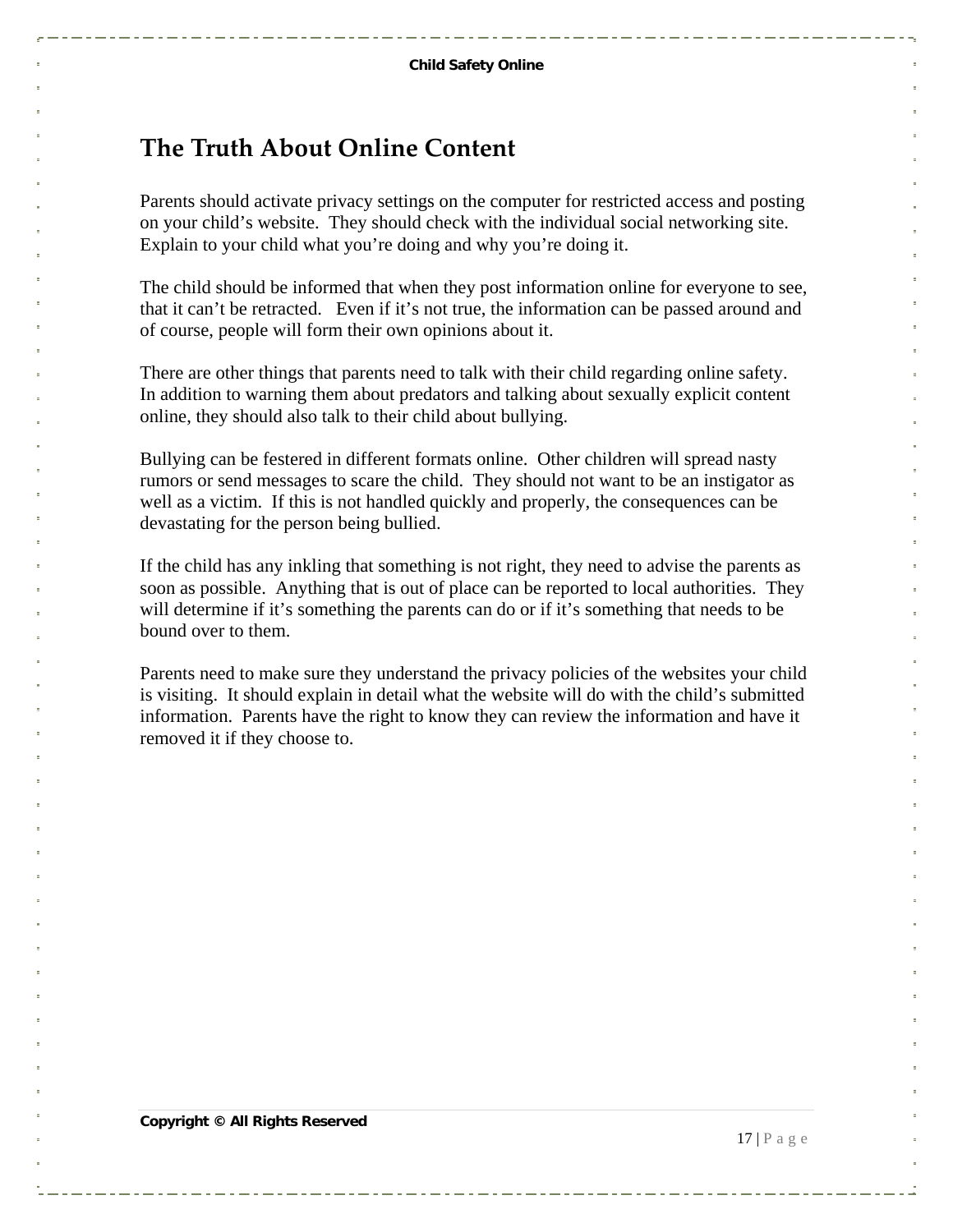#### <span id="page-17-0"></span>**Identity Theft**

Once a child starts giving out their personal information, there's a greater chance for identity theft. Identity theft is when someone uses personal information, such as your name, social security number, bank account or credit card number to ruin someone else's credit.

They'll go to different places, such as department stores, banks and either charge items on the credit card or try to withdraw money from your bank account. By the time the victim finds out about it, the thief has already racked up a mountain of debt for which the victim will be blamed for.

There are different ways a person can commit identity theft. Some of them include using spy ware, phishing, and hacking into someone's website. Parents must be vigilant about protecting their child's identity. When it comes to identity theft, the thief doesn't care how old the victim is, as long as they can get away with fraud, they'll do it.

If the parents find out that their child is the victim of identity theft, there are things they can do to lessen the severity, if caught early.

Even though your child may be young, check with one or all of the three credit bureaus about having a fraud alert placed on their credit report. This notice advises creditors to contact the person before anything new is opened in their name. This is to prevent further fraud.

When a fraud alert is placed in the file, the person can get a copy of their credit report. The important thing to look at is any discrepancies or accounts that weren't opened by the parent or the child.

The parents should contact any company for which they or their child has not opened an account with. Explain to them what happened and submit follow-up letters to the companies. If you have any related documents, send those as well.

Parents should file a police report with the local law enforcement agency. The report will assist you when you contact the creditors and let them know what happened. Parents should also report their findings to the FTC (Federal Trade Commission).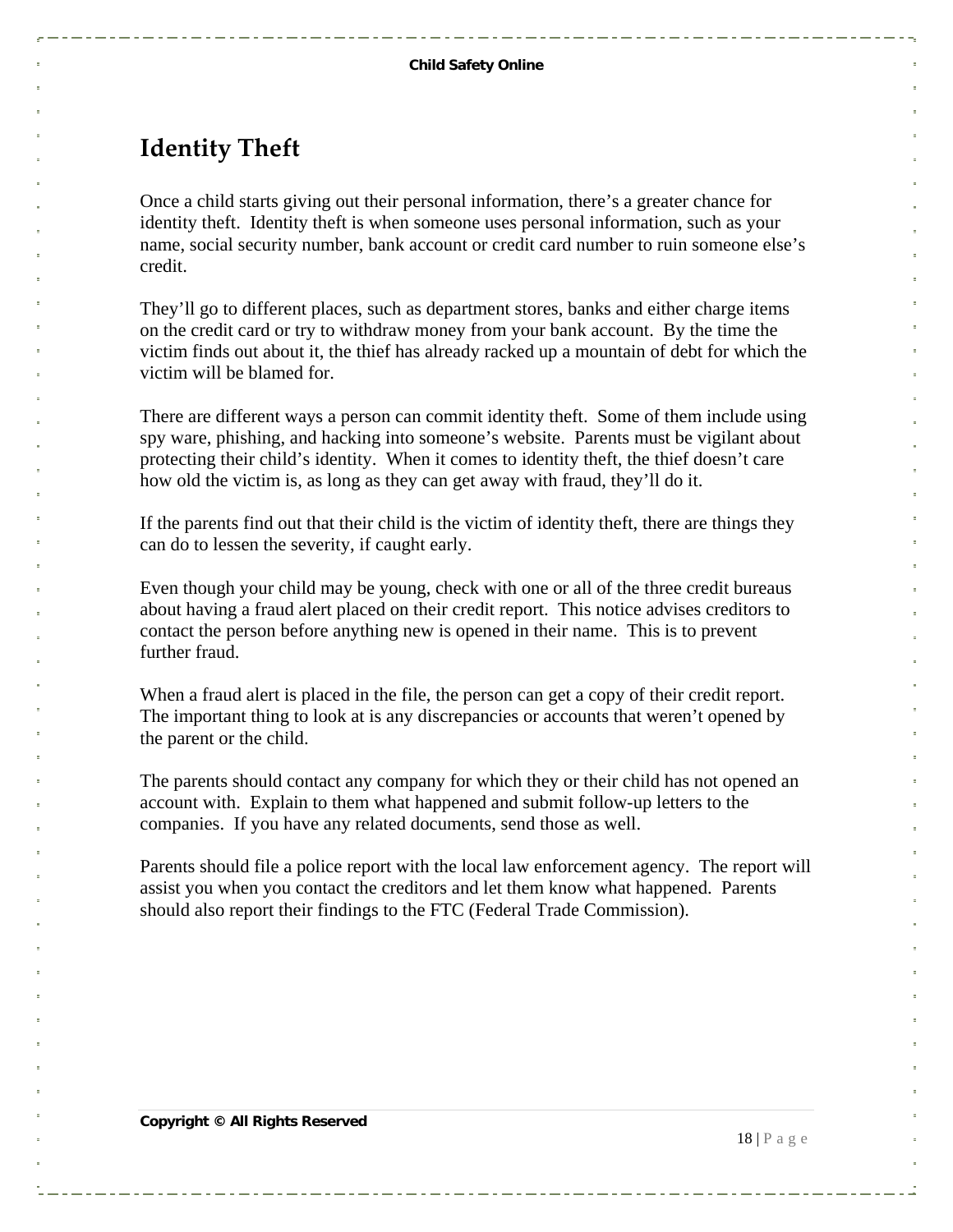### <span id="page-18-0"></span>**Spyware And Malware**

Spyware removal software is another program that should be installed on computers. Not only will it help with children, but it will help parents as well.

Since most children are naturally curious, they will download things like free software, free video and online games. Most of the time, children don't realized that spyware is attached to these free downloads.

Spyware is a program that gets into your computer when you download free stuff. This program is so sneaky it can tell how many keystrokes you're typing, what passwords you're typing and other things that are supposed to be secure

In addition to viruses and spy ware, there is also malware. Malware or malicious software, contains programs that duplicate themselves without you knowing it. Malware has viruses and spy ware.

Criminals who want access to a child's information will create different kinds of websites, downloads and other things to lure your child so they would be interested in going to those websites.

What happens is these particular websites have enough security software to make them safe. The malware that is installed can be used to get a child's personal information and spam their e-mail box. They will also use it as a form of identity theft.

- Parents should check the following for signs of malware on their computer:
- If the computer isn't working properly, getting constant error messages or is slowing down.
- The computer won't shut off or restart when commanded to.
- The computer shows web pages that you didn't want.
- Receive lots of pop-up ads; they show up when no one's on the internet.

These may be signs that malware in lurking on their computer. If that is the case, parents should immediately halt any online activity that includes going to a secure site. This would include user names, passwords or other private information. If the malware lingers, your information could be getting in the hands of identity thieves.

Make sure the computer has all the security software needed. If not, parents will need to get something as soon as possible. Some of the internet service providers offer free internet security software when you purchase their monthly service.

**Copyright © All Rights Reserved** 

 $19 | P$ age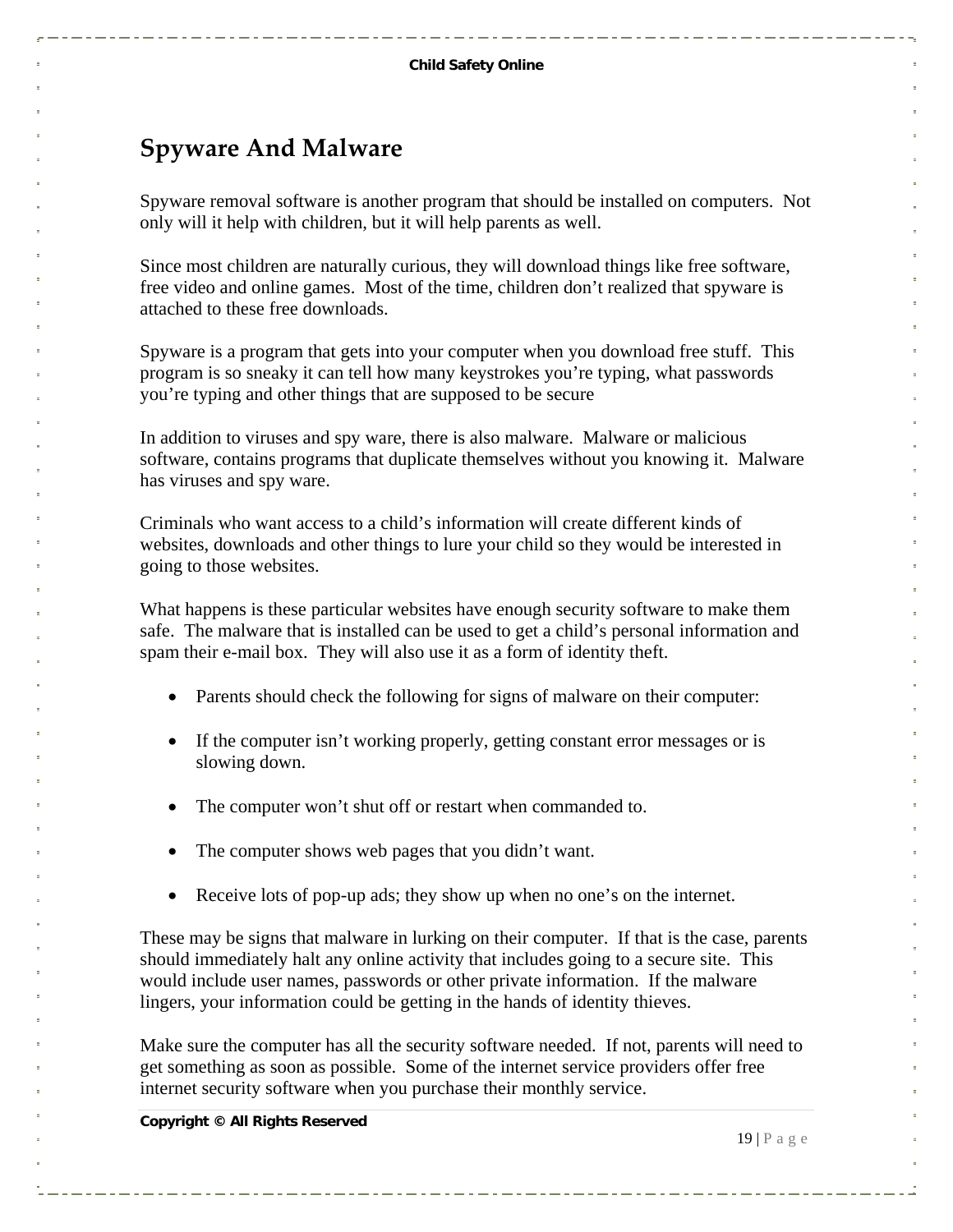#### **Child Safety Online**

The security software you get should at least have an anti-virus and anti-spy ware virus, especially since these elements are what malware are comprised of. Parents should make sure that they download the automatic updates and conduct scans on a regular basis.

Parents should beware of ads that pop up claiming to have found malware, spy ware or viruses on their computers. Those are nothing more than a scam used to spread more malware on your computer. Don't fall for it.

If after you conduct the initial scan you still find malware on the computer, try running a second scan. If that doesn't work, the parents may have to seek assistance from a technician.

Once the computer is repaired and back running again, think about how these problems can be avoided for future use. There are some steps parents can take to minimize the chance of malware coming back on their computer.

If your child is using the computer, make sure they know the precautions regarding getting malware on the computer:

Downloading should only be done from safe and trusted websites. Free stuff on the web is tempting to download, but that's where most if not all of the viruses, spy ware and malware come from. The child should not download free games, file sharing programs or free toolbars. All of these are candidates for having spy ware in them.

If the child receives a link to an e-mail that they're not familiar with, they should not click on it. They should only click on links that they know about. If the child clicks on an unfamiliar link, they could be subject to automatically downloading malware unbeknownst to them. Even attachments sent via e-mail can contain malware.

Parents should let their child know about malware and what it can do to the computer. The child should be advised not to download any free programs or games that can contain malware.

They should also let the child know that malware can be costly to repair if it gets that far. The child will probably think twice about downloading free stuff from the internet.

**Copyright © All Rights Reserved** 

 $20$  | P a g e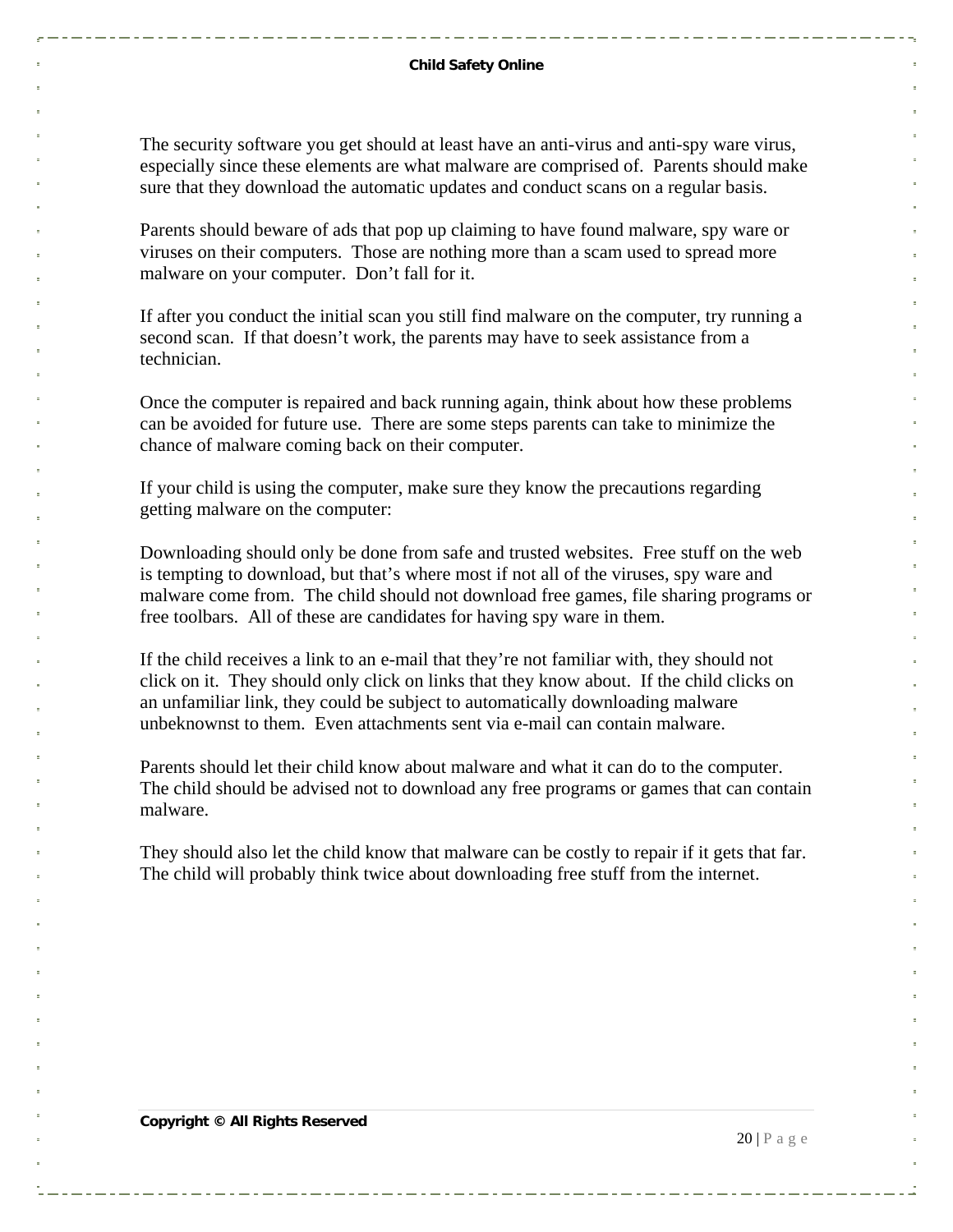### <span id="page-20-0"></span>**The Children's Online Privacy Protection Act (COPPA)**

In 1998, the Federal Trade Commission established a law to protect children online. This law is called the Children's Online Privacy Protection Act or COPPA. This Act requires that website operators to ensure a child's privacy while online.

It is the responsibility of the website owners to post notices for the following:

- What kind of personal information they get from children, including name, address, email address and hobbies.
- Explain how their site will use their information, such as will the child be marketed, announce winners of a contest, supply the child's info in a chat room.
- If their personal information will be kept private or forwarded to other parties.
- Contact information at the website.

In addition to the above, the website owner must obtain permission from the parent(s) prior to getting their child's information. However, they do not need to obtain permission if they're getting an e-mail address to:

- Get a request from the child for one time only.
- Notify the parent.
- Guarantee the child's or website's safety.
- Provide a newsletter or similar communication on a regular timeline. This is in tact as long as the website owner contacts the parent to let them decide.

The website owners are supposed to let parents check the information that the child submitted to their website. The parents are also allowed to deny permission for their child to be at that website and for that website to delete their child's information.

Within COPPA, there are things that a parent should also do. It's not all left up to the website owner. They should look to see if there is a privacy policy on the website. This statement advises the website visitor how your information will or will not be shared with third parties.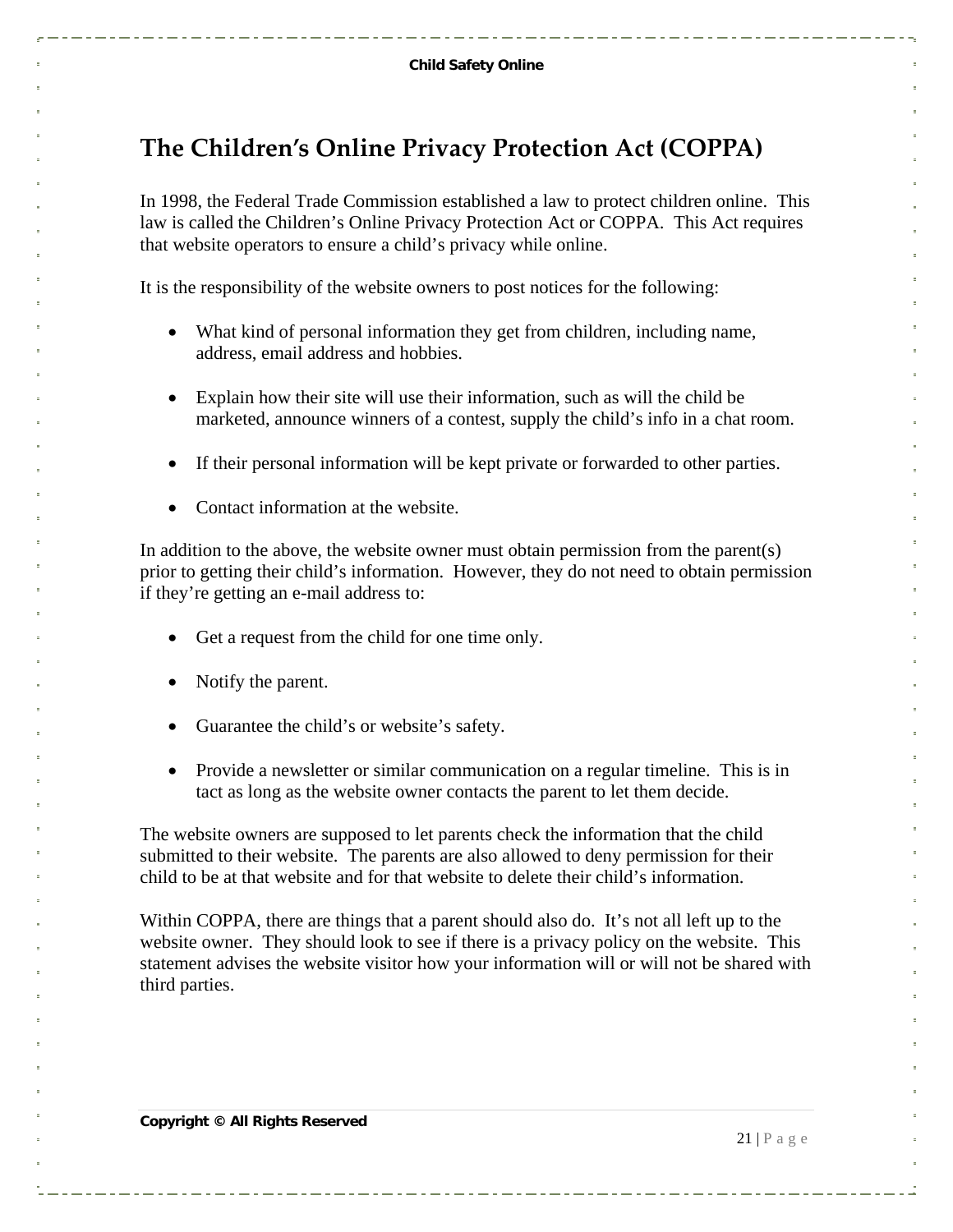#### <span id="page-21-0"></span>**Privacy Policy**

The privacy policy should be available on a link on the website's main page. If the website is for adults and children, there must be a section for the privacy policy listed in the children's section.

It is important that the parents read the privacy policy in its entirety. If for some reason, parents don't find a privacy policy on the website, inquire with the website owner regarding this.

It is up to the parents as to whether or not they wish to give permission for the website to have information on your child. You can still give permission without allowing your child's information to go to a third party.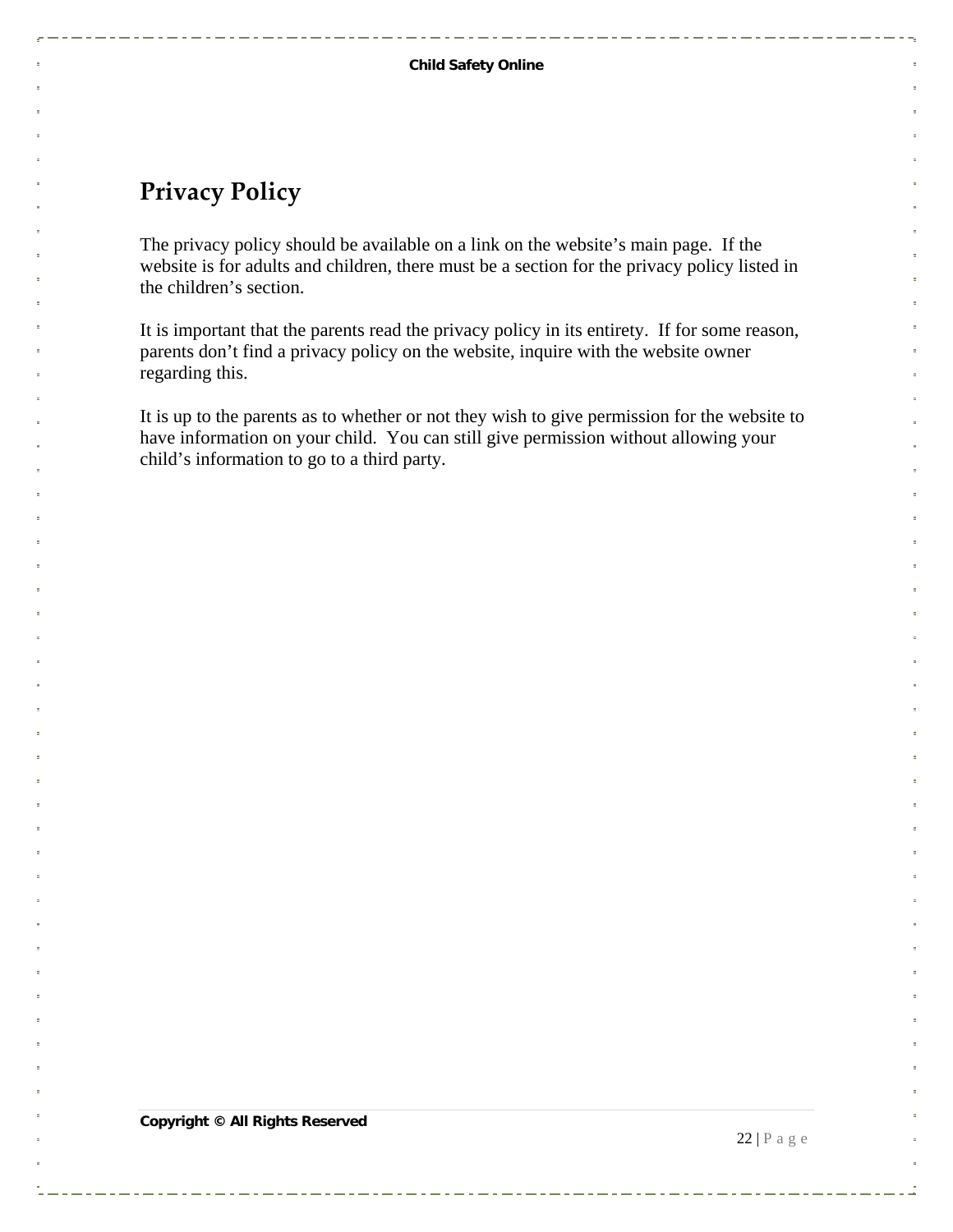#### <span id="page-22-0"></span>**Social Networking Safety**

Within the past few years, Social Networking has exploded and lots of children and teenagers are using it. Sites like MySpace and Facebook are used to get people to swap personal information about each other.

They can also share pictures, videos and whatever else they may think people want to know about them. Even with social networking, a child can still get trapped into

Believe it or not, there are some social networking sites that look for children as young as 6 years old. Even though some of these sites are not as advanced as MySpace and Facebook, it's still important for parents to be mindful of what their child is doing online at that age.

If parents need more information, they can always refer to COPPA , the Children's Online Privacy Protection Act. This Act spells out how a child's privacy should be protected online. It goes into detail of what website owners are required to do, and what parents are required to do.

Parents can also do other things to keep their children safe with social networking sites:

- Parents should be mindful of how their children are getting online access. Some children will use their cell phone to access the internet. As a parent, you have the right to protect your children as much as possible. So if it means blocking internet access on the cell phone, then so be it.
- If you have children that are just starting school, like 6 or 7 years old, it is imperative that parents protect and watch them online as much as possible. This is the age when they start to become inquisitive and if parents aren't watching, they can and will get into anything. For children this age, the best thing to do is to sit there with them during the entire session.
- Parents should be a shadow for their children online. Let them know that you will be watching them and their social networking encounters. Parents should also be mindful of what "friends" they meet on these social networking sites. They could be predators in disguise.
- Parents should let their children know not to post any private information online. They should not post anything where anyone can access it. Identity theft is running rampant, and people will do anything to get what they want. It is also advisable to be careful of what pictures are posted on these sites.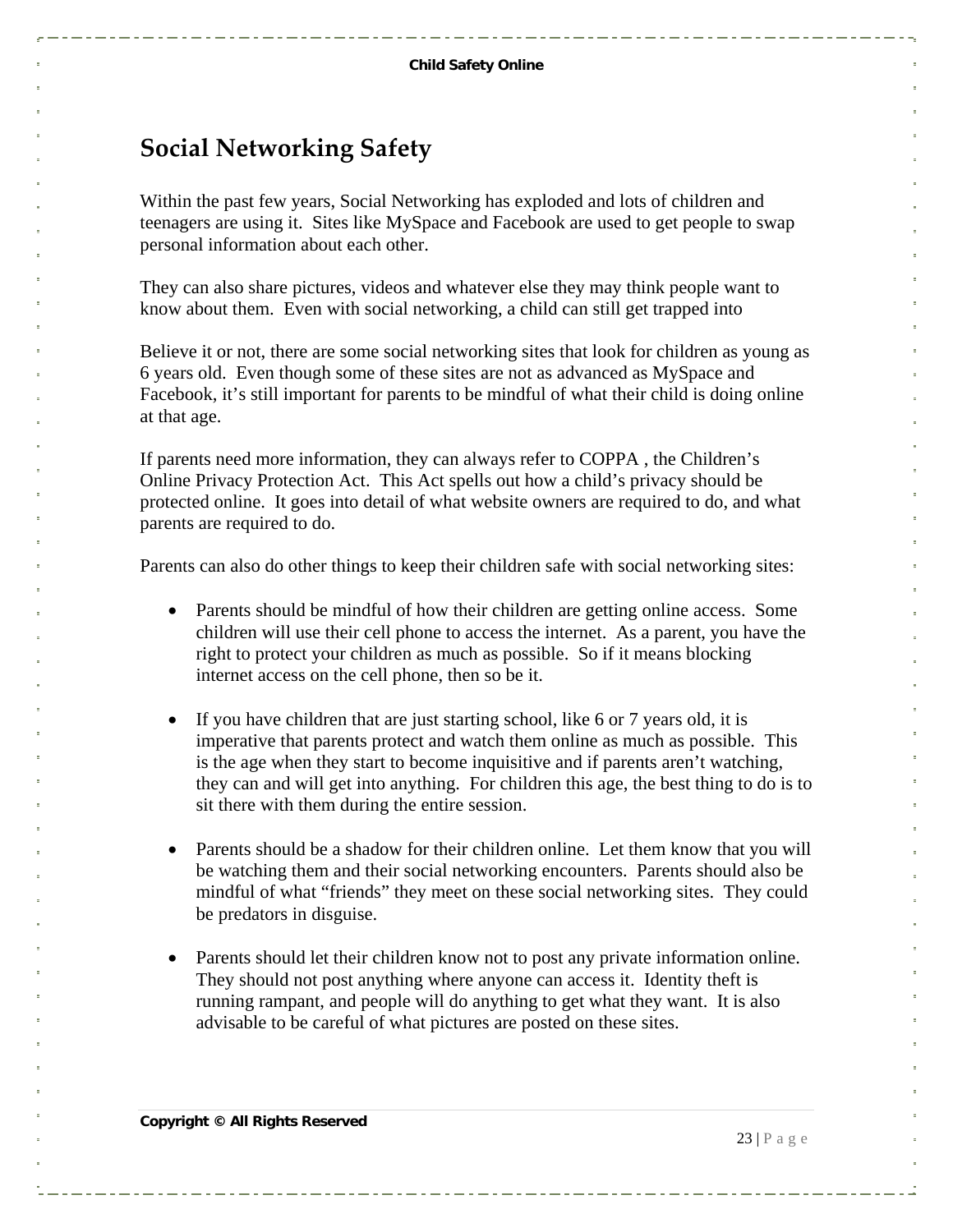### <span id="page-23-0"></span>**Additional Rules For Child Safety Online**

To ensure that your child has a safe and rewarding experience online, parents should lay down the law with the following rules for their child:

- Emphasize to the child that it is extremely important not to disclose personal information about themselves or anyone in their family. Children who are younger may not comprehend that personal information should be kept confidential. When they're between  $6 - 8$  years old, adult supervision is needed the entire time that they're on the internet.
- The computer should be in a common area, such as a den or living room. It is not advisable to have the computer in a child's room. They do not need to be secluded when they're online. This is the time when they sneak and do things they shouldn't be doing. If the computer is out in the open, adults have more leeway and will know what their child is surfing for.
- If your child notices anything abnormal while on the internet, they need to contact their parents immediately. Ask your child how they got to that website that made them feel uncomfortable.
- Parents should not allow their children to exchange photographs with strangers on the internet. This will give the online perpetrator an advantage over the child in trying to locate them. The child will be in more danger than ever before.
- Parents should know all of their child's usernames and passwords. This is so they can access their e-mail accounts to find out what other people are sending them.
- The child should not be allowed to meet in person people they've met online by themselves. Only if the parents feel comfortable going should this take place, but it's not advisable. Or, if the parents don't feel comfortable, decline not to meet at all.

Parents should let the child know that these precautions are for their good. Explain to them about the dangers of sexual predators online. Parents should also make sure these guidelines are adhered to at all times. Any violations and the child's online privileges should be suspended.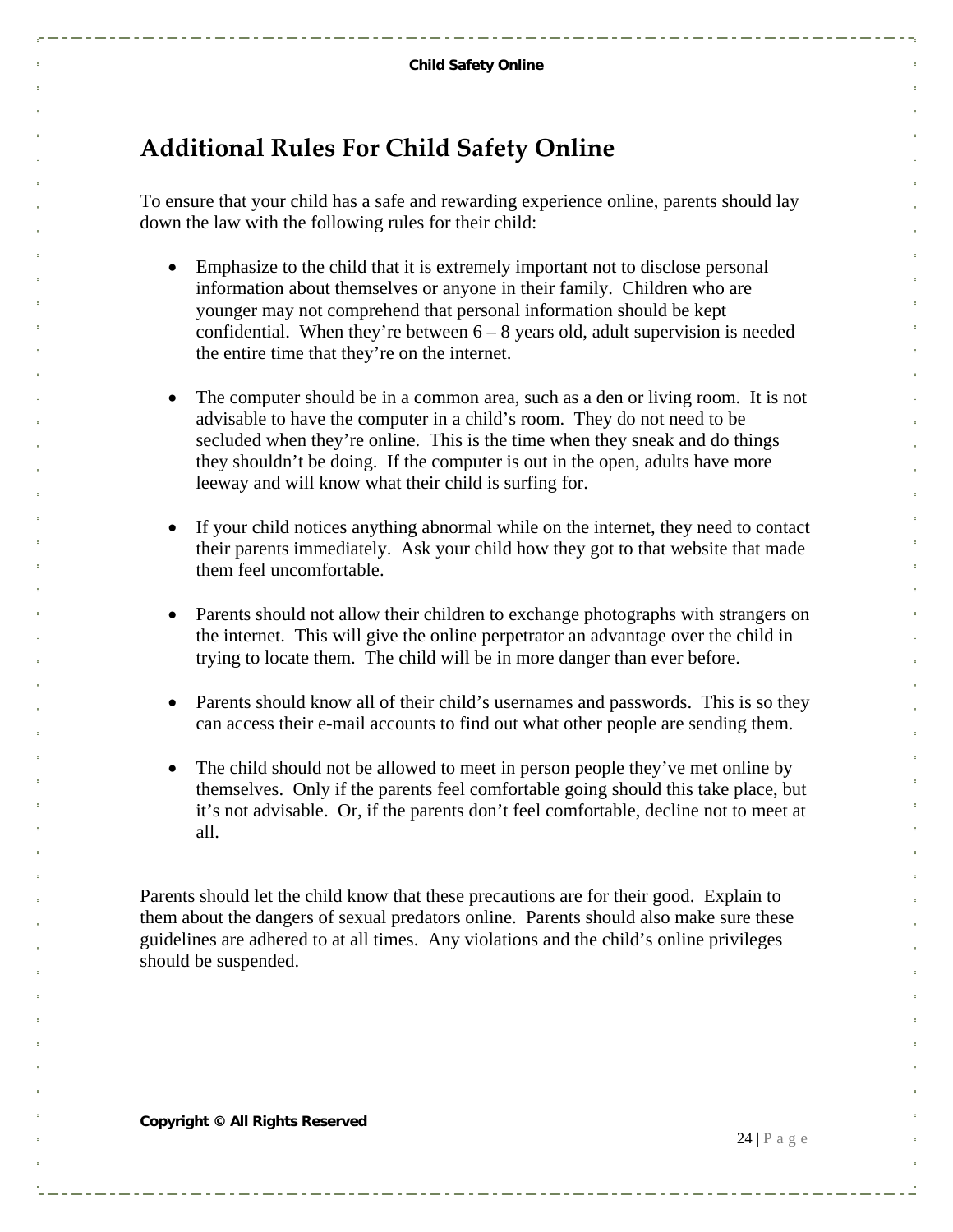### <span id="page-24-0"></span>**Warnings For Children Online**

Here are some guidelines a child should adhere to when they're online. This is especially important if they're older and a parent can't be around all the time to monitor them.

- The child should get a release from their parents prior to submitting any personal information. That would include your name, address, phone number or other personal information.
- The child should advise their parents if they notice something abnormal on the website they're visiting. The parents can do a follow up and alert local law enforcement if necessary.
- The child should never distribute information regarding a credit card, bank statement or pertinent information.
- The child should never give out their username or passwords to strangers or others. This is a sure way of getting invaded.
- If a child receives a gift from someone online, they should send it back. That could start an unwanted scenario.
- If a child receives an offer for a visit, they should decline it and let the parent know about it.
- The child and the parents should discuss rules for online safety. The parents should set guidelines as to how long they can be on the internet and how many days a week they should get access.
- The child should take their time to get to know others they've met on the internet. They could be one way online, and another way in person. Besides, they don't know what to expect.
- The child should not download any photos from people they don't know or places they're not familiar with.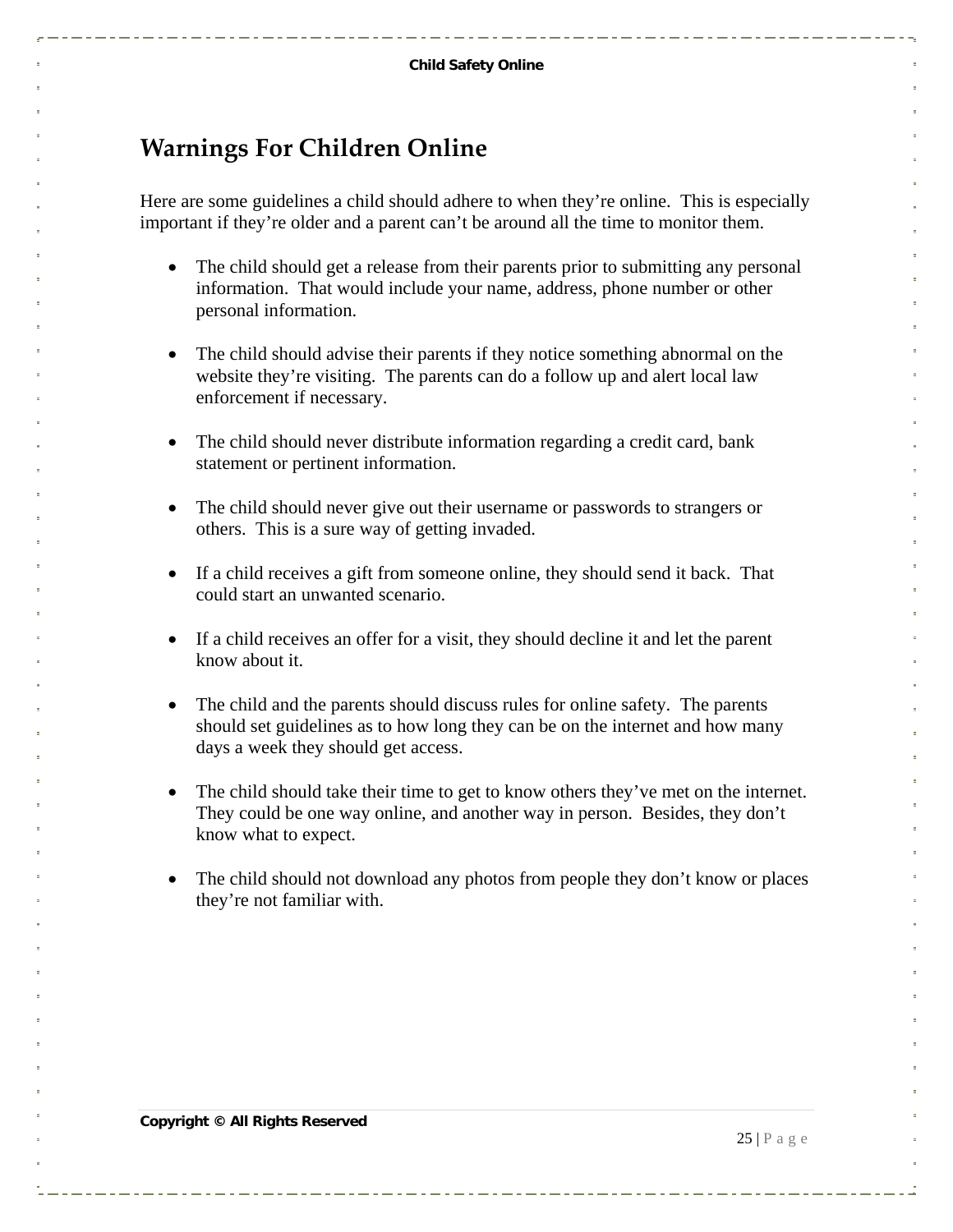## <span id="page-25-0"></span>**Additional Tips For Parents**

- Parents should teach their child to make good use of their time online. The child should be using the time wisely and constructively, and not messing around. They can easily fall prey to some unknown chat rooms or other dangers if they're not focused.
- If your child has internet access at school, find out what precautions the school implements. Also, if you find out your child is accessing the internet elsewhere, like the library or a friends house, find out what precautions they take for using the internet.

These are places where the predators can lurk and make your child an easy target for them

- Parents should instruct their child not to respond to postings that are sexually charged or harassing in nature.
- Parents should instruct their child not to believe everything that is written on the internet. Everything that is written is not gospel and may be a ploy to lure them into danger.
- Parents should be frank with their child regarding sexual predators and provide them with tips and scenarios of what could happen if they're not careful.
- Parents should explain to their child that there's more to surfing and searching the internet than the chat rooms. They could actually be dangerous if a child were to get hooked.

There are kid and teen-friendly sites available on the internet. You would have to do a search for "kid or teen friendly chat rooms or sites" to find out which ones might be suitable for your child. Even then, you and your child should use caution. You just never know what may be lurking in the shadows.

The more parents communicate to them about the dangers of the internet, the more aware they'll become if they see any of the warning signs. Parents should not be afraid to be upfront and frank with their child. They should also be upfront and frank with them about monitoring their computer usage.

If the child is aware that their parents will be watching them, they'll be more cognizant not to make attempts to access websites that are out of their league.

Whether parents use a paid software program or just use Internet Explorer, they have full control and the capability to see what their child is doing.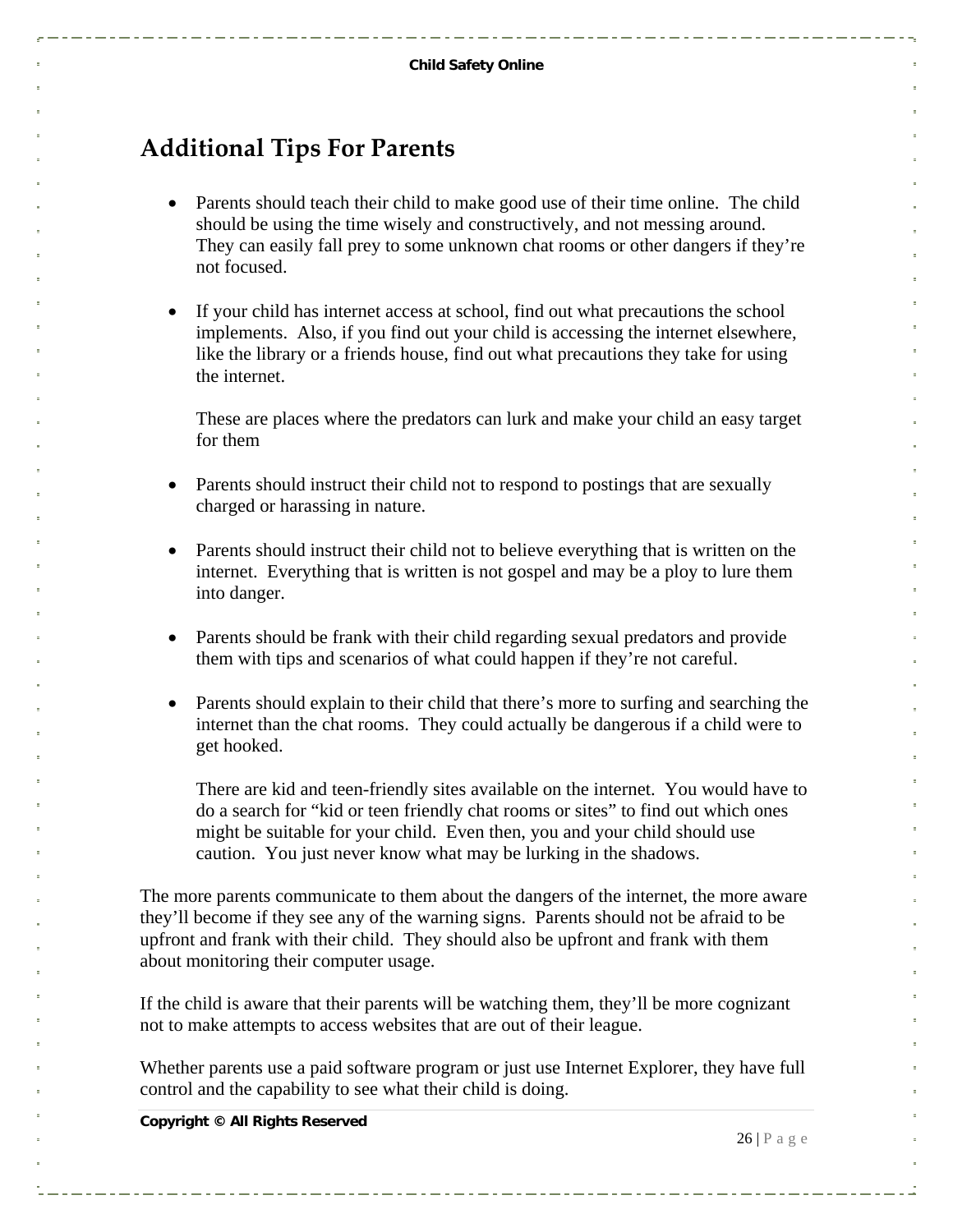They will be able to find out what sites they've been to, pictures they've downloaded and if they've tried to access sites that were forbidden to them. Every parent should be diligent to snoop in their child's life when it comes to the internet.

Even though a child may need some type of privacy in their lives, it's imperative that their parents are involved with them on an everyday basis. The parents must provide constant supervision, especially when it comes to being online.

If parents have concerns regarding their online activities at school, it is recommended that they speak with their teacher, librarian, counselor or principal.

They should also keep a point of contact with their children, not allowing the communication process to close up at any time. Once that happens, it may be difficult for them to get it back again.

For parents, keeping up with their child's activities is important. They need to know what websites their child is visiting on a regular basis. Open communication is what will continue to establish trust and a bond between parents and their child.

So when something happens, the child will feel comfortable enough to tell the parent. The parent should respond in a loving, but serious manner. How a parent responds will determine how their child will communicate with them in the future regarding the internet.

There are other things parents should know about their child's participation on the internet. In addition to having chat rooms and forums, some of these places actually have participants that foster inappropriate subjects and ideas.

What if a child comes across this material and starts to get interested? Will the parent know how to handle it? The internet is one of the ways children can get themselves caught up in things like this. It's not hard for them to come across it just by doing research on something else.

The search engines, for the most part are not filtered and can show anything when a child is going to search online.

Not too long ago, filtering software was relegated to just blocking inappropriate sites for your child. It was basically used to block adult-content based sites to include pornography and violent content.

Now, with software becoming more advanced all the time, parents can have a hold on What their child is doing in addition to just blocking sites they don't need to view.

They can also play Big Brother with their e-mail and chat rooms. This technology has become a great help for parents who want to keep their child from harm in the

**Copyright © All Rights Reserved** 

 $27 | P \text{ a g e}$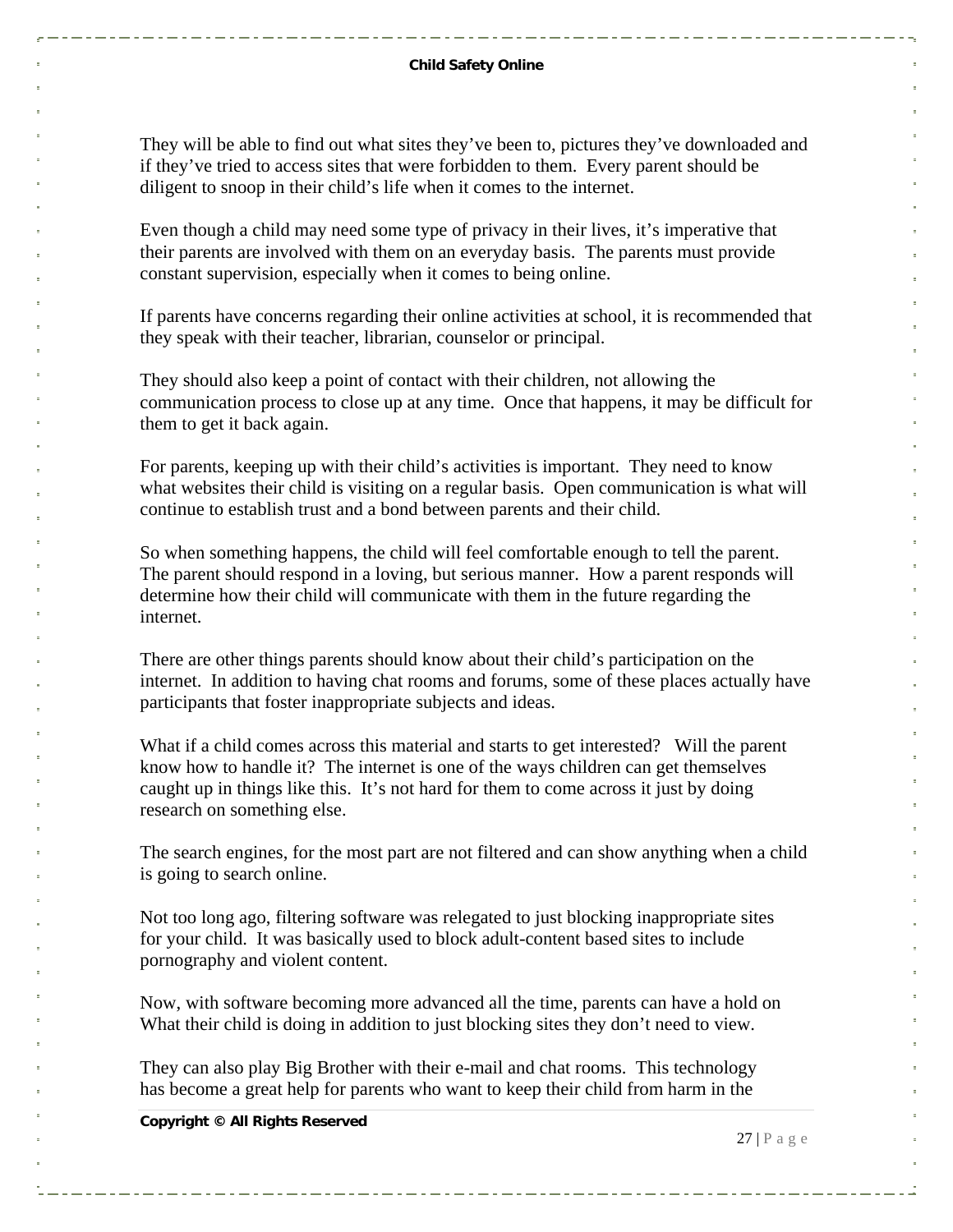internet world.

When parents actively advise their child of the potential harm and step in to protect them, the child can receive counsel and still have a memorable experience on the internet.

One of the most important things about keeping inline with online safety is to be honest with them and for parents let them know what they are doing is for their own good. Even if they do get caught up with a predator for a brief moment, they should try to move forward and possibly receive counseling if necessary.

There are plenty of temptations for a child to get involved in inappropriate activity with a predator. There are different ways that they will approach the child and entice them to do what they want. All it takes is a few words of encouragement and luring with gifts and other stuff.

The child is especially vulnerable to this if they don't feel loved at home, which is why it is important that parents carve a space in their schedule to spend time with kids. It's nice if the parents are yearning to earn more money for their family, but if that quality parent and child time is ignored, then parents will have the money, but will be using it to rescue them from that entrapment.

Studies have shown that most online relationships of an inappropriate nature have started online with an innocent conversation. Then, it took off from there. The child would post sensitive and personal information online for others to see.

The child would start to feel comfortable talking about adult-oriented subjects with strangers. They would visit websites they know would be out of their reach. A lot of times, the child engaged in this if for nothing else, out of curiosity.

After the initial curiosity, the child started to get more interested and would proceed to get more interested. This behavior would put them in more danger than they ever thought possible. However, by this time, they didn't think much about the danger because they had already been lured into another world.

The more inappropriate behavior and content the child go involved in, the more they got involved in an inappropriate relationship with the predator. Most of these passion relationships were born out of need for the predator and vulnerability for the child.

This is why it is so important for parents to constantly drill in their child the dangers of being online and constantly monitoring them, even if they don't like it.

The internet is changing at a rapid pace, it's even difficult for law enforcement to keep up with what's going on. They are not able to catch every single predator that lurks online, but they try to do what they can. Some law enforcement agencies are set up to where they have a sting operation to where they can nab these jokers in a matter of weeks.

**Copyright © All Rights Reserved** 

 $28$  | P a g e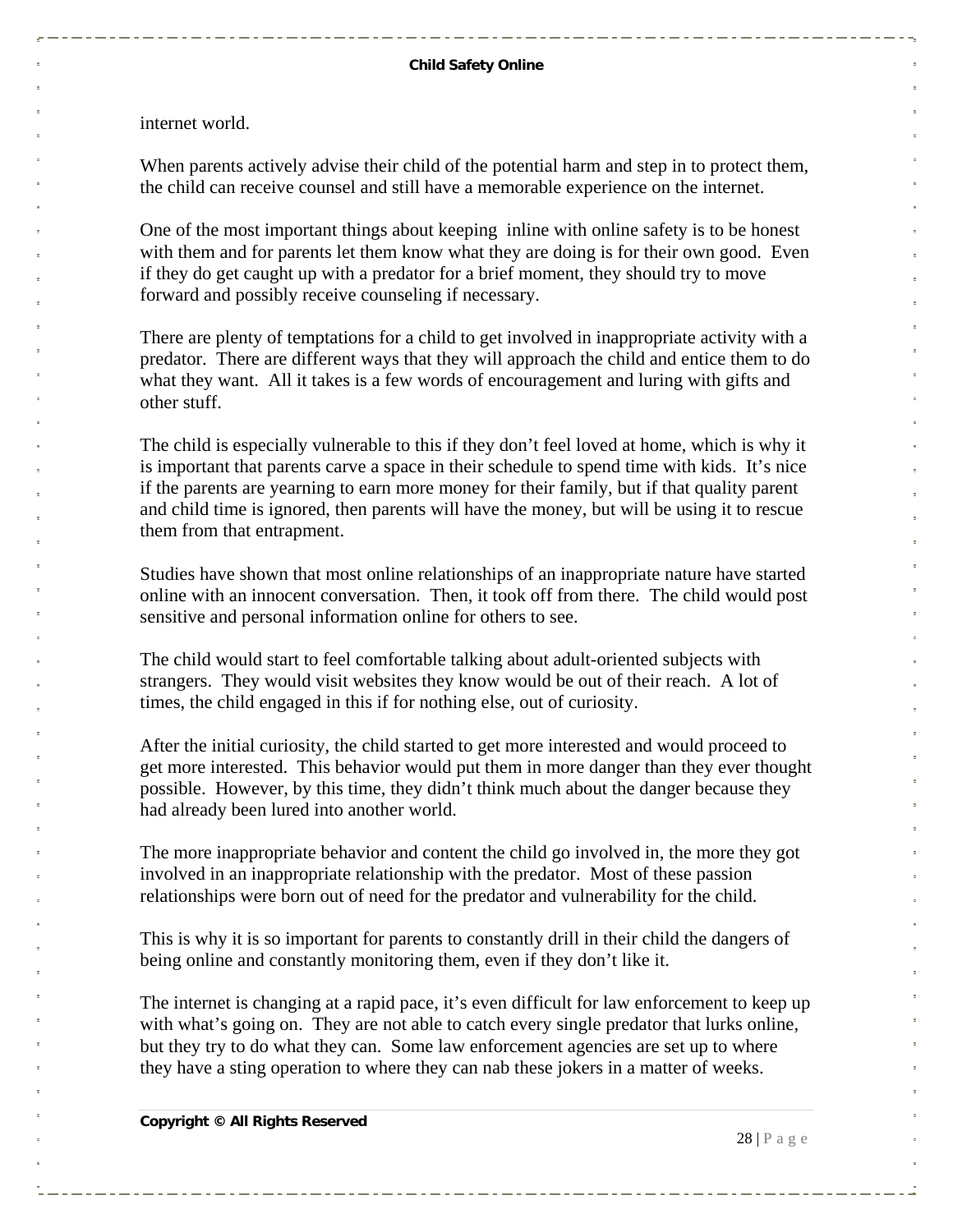#### **Child Safety Online**

Some law enforcement agencies are able to do this because they have the funds and resources for a support staff. Other places, such as small cities and towns with a limited budget, may not have the resources available to have the luxury of having a staff devoted to catching these types of criminals.

Predators that lurk online to lure children into their world don't care about how anyone else feels, let alone the child. All they think about is how they can get their satisfaction and who their victim will be. This is a very selfish way for them to act, but they really don't care.

Getting satisfaction from a child is a conquest that predators seek to continue on an ongoing basis. They don't think they're doing anything wrong. As long as they can get in a child's good graces, they're on the road to a relationship, no matter how inappropriate it is.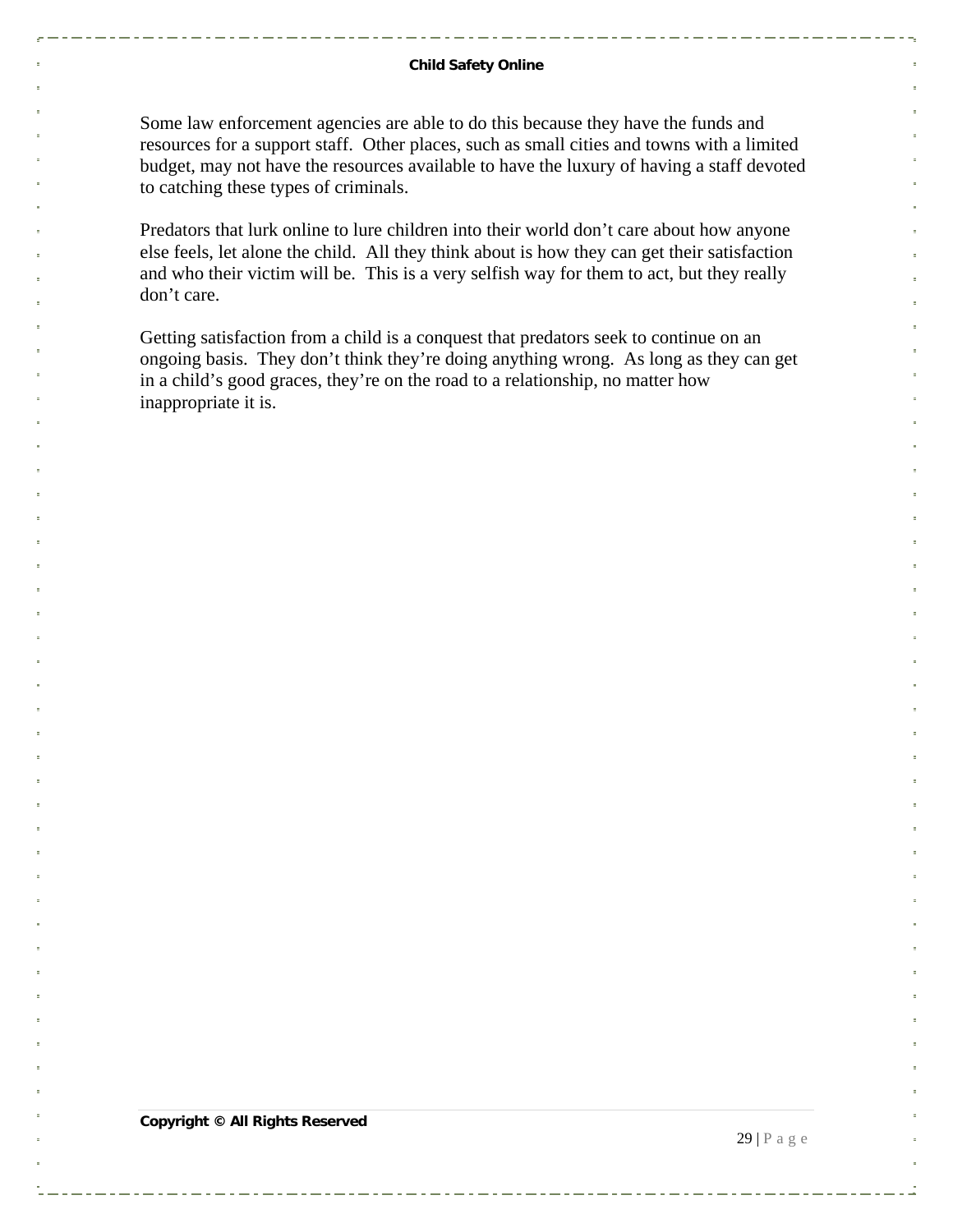#### <span id="page-29-0"></span>**Conclusion**

You can help to make the internet a safe place for your child. Taking action today is better than waiting until tomorrow. The longer you wait, the better chance your child has of connecting with those online predators. That's not something any parent would want to endure.

With the number of children setting themselves up with these strangers on the rise, there's no doubt that the need for parental intervention is greater than ever.

Cyber stalking and cyber abuse by online strangers is no joke. It's no longer surprising to find out that many young children are succumbing to what is turning into a national epidemic. More children, especially girls, are now more than every getting bolder and taking a chance because they are curious and don't want to wait to grow up.

Of course, some of them don't inform their parents because they know the threat of being grounded is real. So is the threat of being snatched away by someone they don't know. That fact is also very scary for a lot of parents. It's not something they'd want to think about happening to their child.

The reason most predators choose the online route because it's easy and no one will see them in person unless it's the child their trying to get into their good graces. It's a rarity that they would even think about coming on to a child in person, even though it has happened.

Also, the internet is just an easy medium for people to correspond, even if they've never met before. Once the perpetrator has built up enough trust in the child, then they decide to take action.

If you don't pay attention to this, your child could be in a whirlwind of unknown and dangerous territory before you can blink your eyes. These online strangers are smarter than you think and they always try to stay one step ahead of everyone else.

With parents having all the knowledge and resources about prevention, it's never too late to intervene in their child's online life. In fact, the sooner they start the better chance they have of saving their child from destruction and a downhill spiral.

Consistent intervention from you is the key to keep your child and your family out of harm's way.